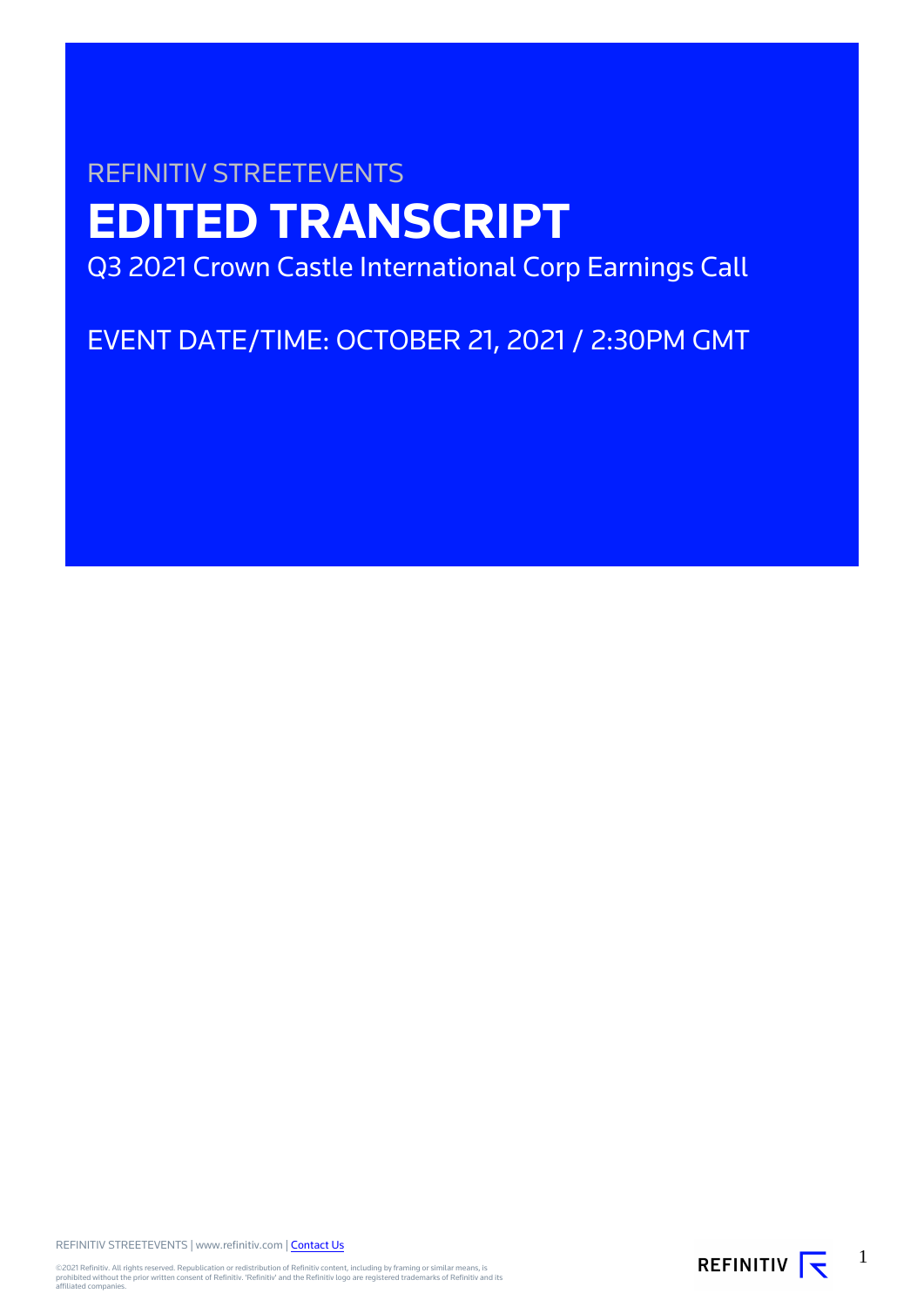#### **CORPORATE PARTICIPANTS**

**Benjamin Raymond Lowe** Crown Castle International Corp. (REIT) - Senior VP of Corporate Finance & Treasurer **Daniel K. Schlanger** Crown Castle International Corp. (REIT) - Executive VP & CFO **Jay A. Brown** Crown Castle International Corp. (REIT) - President, CEO & Director

#### **CONFERENCE CALL PARTICIPANTS**

**Ahmed Sami Badri** Crédit Suisse AG, Research Division - Senior Analyst **Amir Razban Brett Joseph Feldman** Goldman Sachs Group, Inc., Research Division - Equity Analyst **Colby Alexander Synesael** Cowen and Company, LLC, Research Division - MD & Senior Research Analyst **David William Barden** BofA Securities, Research Division - MD **Matthew Niknam** Deutsche Bank AG, Research Division - Director **Michael Ian Rollins** Citigroup Inc., Research Division - MD & U.S. Telecoms Analyst **Nicholas Ralph Del Deo** MoffettNathanson LLC - Senior Analyst **Richard Hamilton Prentiss** Raymond James & Associates, Inc., Research Division - Head of Telecommunication Services Equity Research & Research Analyst **Simon William Flannery** Morgan Stanley, Research Division - MD **Walter Paul Piecyk** LightShed Partners, LLC - Partner & TMT Analyst

#### **PRESENTATION**

#### **Operator**

Good day, everyone, and welcome to the Crown Castle Third Quarter 2021 Earnings Call. Today's call is being recorded. And now at this time, I'd like to turn the call over to Ben Lowe. Please go ahead.

## **Benjamin Raymond Lowe Crown Castle International Corp. (REIT) - Senior VP of Corporate Finance & Treasurer**

Great. Thank you, April, and good morning, everyone. Thank you for joining us today as we discuss our third quarter 2021 results. With me on the call this morning are Jay Brown, Crown Castle's Chief Executive Officer; and Dan Schlanger, Crown Castle's Chief Financial Officer.

To aid the discussion, we have posted supplemental materials in the Investors section of our website at crowncastle.com that will be referenced throughout the call this morning.

This conference call will contain forward-looking statements, which are subject to certain risks, uncertainties and assumptions, and actual results may vary materially from those expected. Information about potential factors which could affect our results is available in the press release and the Risk Factors sections of the company's SEC filings. Our statements are made as of today, October 21, 2021, and we assume no obligation to update any forward-looking statements.

In addition, today's call includes discussions of certain non-GAAP financial measures. Tables reconciling these non-GAAP financial measures are available in the supplemental information package in the Investors section of the company's website at crowncastle.com.

Before I turn the call over to Jay, I just want to mention that we will take as many questions as possible following our prepared remarks, but we will limit the call to 60 minutes this morning.

So with that, let me turn the call over to Jay.

#### **Jay A. Brown Crown Castle International Corp. (REIT) - President, CEO & Director**

Thanks, Ben. Good morning, everyone. Thanks for joining us on the call this morning. As you saw from our results yesterday, we remain on track to generate an anticipated 12% growth in AFFO per share this year. We expect to be at the high end of our long-term growth target in 2022, with 8% AFFO per share growth being driven in large part by our expectation that tower core leasing activity will be approximately 50% higher in 2022 than our trailing 5-year average.

And we increased our annualized common stock dividend by approximately 11% to \$5.88 per share, marking the second consecutive year

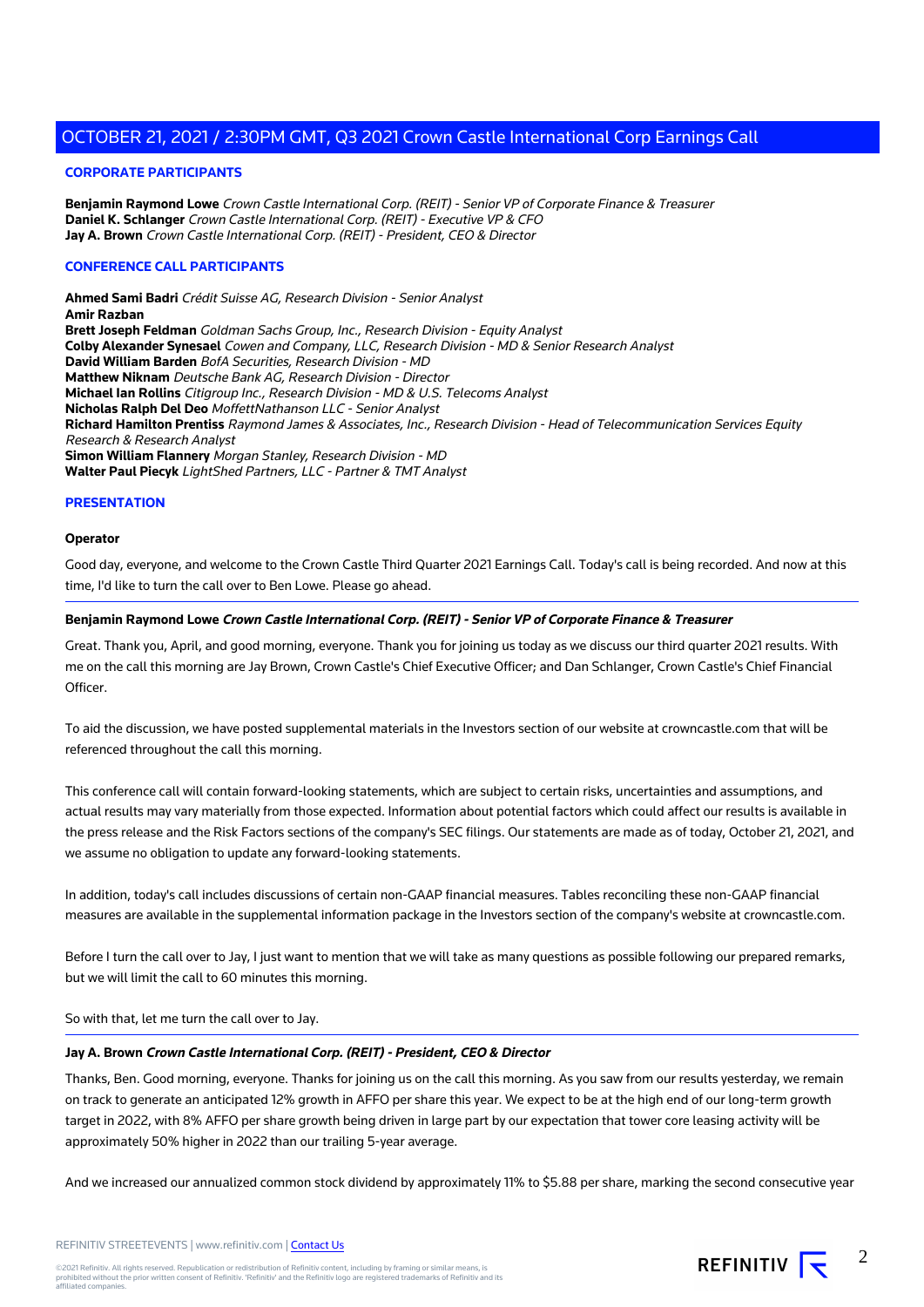of dividend growth that meaningfully exceeds our long-term target. Given that our dividend payout ratio has remained largely unchanged since 2014, our dividend remains the best indicator of how we are performing, both financially and operationally.

Our significant outperformance in 2021 combined with our forecast for 2022 enabled us to raise our dividend 11%, well above our stated goal for the second year in a row. In essence, we've achieved 3 years of targeted dividend growth in just 2 years. Since we established our common stock dividend in 2014, we have grown dividends per share at a compounded annual growth rate of 9%, with growth ranging from 7% to 11% in each year.

Before adding a little more detail to my summary points from the earnings release, I wanted to comment on the other press release we issued yesterday, where we announced our goal to be carbon neutral by 2025. We aim to provide profitable solutions to connect communities and people, and our carbon neutral goal builds on our commitments to deploy our strategy sustainably.

Our business model is inherently sustainable as shared solutions limit infrastructure in the communities in which we operate and minimize the use of natural resources. Further to the point, our core value proposition, since we began operating more than 25 years ago, has centered around our ability to provide our customers with access to mission-critical infrastructure at a lower cost because we can share that infrastructure across multiple operators.

In addition, our solutions help address societal challenges, like the digital divide, in underserved communities by advancing access to education and technology. To date, we have invested nearly \$10 billion in towers, small cells and fiber assets located in low-income areas.

As a way of quantifying how our business model minimizes the use of natural resources, our business emits just 1 ton of CO2 per \$1 billion of enterprise value, which is 90x more efficient than the average company in the S&P 500 based on industry estimates. Although we are proud of our limited environmental impact, we are focused on making even more strides by reducing our energy consumption and sourcing renewable energy to help us achieve our goal of carbon neutrality by 2025. We are excited about this announcement and look forward to continuing to find ways to help our communities and planet while driving significant returns to our shareholders.

Turning back to our 2022 outlook. We are benefiting from record levels of activity in our tower business with our customers upgrading thousands of existing cell sites as a part of their first phase of 5G build-out. Adding to the opportunity, we are seeing the highest level of tower co-location activity in our history with DISH building a nationwide 5G network from scratch.

I believe our strategy and unmatched portfolio of more than 40,000 towers and approximately 80,000 route miles of fiber concentrated in the top U.S. markets have positioned Crown Castle to capitalize both on the current environment and to grow our cash flows and dividends per share in the near term and for years to come.

We are focused on generating this growth while delivering the highest risk-adjusted returns for our shareholders by investing in shared infrastructure assets that lowered the implementation and operating costs for our customers while generating solid returns for our shareholders.

To execute on this strategy, we are providing our customers with access to our 40,000 towers and 80,000 route miles of fiber to help them build out their 5G wireless networks. We are investing in new small cell and fiber assets that meet our disciplined and rigorous underwriting standards to expand our long-term addressable market. And we are identifying where wireless networks are going and investing early to position the company to capitalize on future opportunities as we have done with small cells, edge computing and CBRS.

One of the core principles underpinning our strategy is to focus on the U.S. market because we believe it represents the best market in the world for wireless infrastructure ownership since it has the most attractive growth profile and the lowest risk. And we believe this dynamic of higher growth and lower risk will continue into the future, which is why we expect our U.S.-based strategy will drive significant returns for shareholders.

REFINITIV STREETEVENTS | www.refinitiv.com | [Contact Us](https://www.refinitiv.com/en/contact-us)

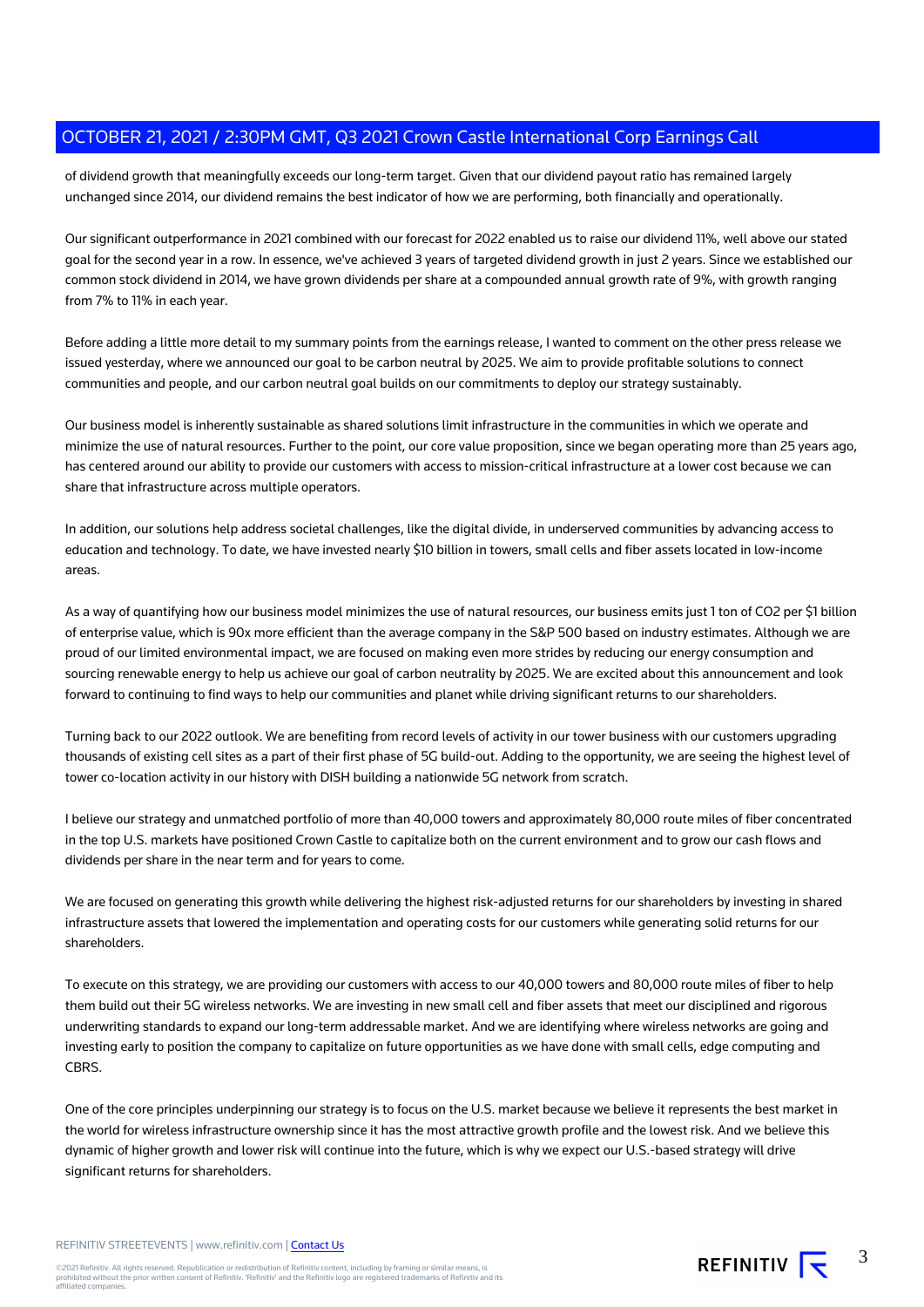With that in mind, we have invested nearly \$40 billion in towers, small cells and fiber assets in the top markets that are all foundational for the development of future 5G networks. We believe our unique strategy, portfolio of infrastructure assets and proactive identification of future opportunities provide a platform for sustained long-term dividend growth as wireless network architecture evolves and our customers' priority shift over time.

Today, our customers are primarily focusing their investment on macro sites as towers remain the most cost-effective way to deploy spectrum at scale and establish broad network coverage. With our high-quality towers concentrated in the top markets, we are clearly benefiting from this focus with an expected 6% organic growth for our tower segment in 2021 and an expected 20% increase in tower core leasing activity next year when compared to these 2021 levels.

With history as a guide, we believe the deployment of additional spectrum on existing cell sites will not be enough to keep pace with the persistent 30%-plus annual growth in mobile data traffic. As a result, we expect cell site densification to remain a critical tool for carriers to respond to the continued growth in mobile data demand as it enables our customers to get the most out of their spectrum assets by reusing the spectrum over shorter and shorter distances.

When the current cell site upgrade phase shifts the densification phase, we believe the comprehensive offering of towers, small cells and fiber will be critical for our customers and provide us with an opportunity to further extend the runway of growth in our business. While we expect the densification phase of build-out will drive additional leasing on our tower assets for years to come, we believe small cells will play an even greater role as the coverage area of cell sites will continue to shrink due to the density of people, and therefore, the density of wireless data demand.

With more than 80,000 small cells on air are committed in our backlog, high-capacity fiber assets in the vast majority of the top 30 markets in the U.S. and industry-leading capabilities, we believe we are well positioned to deliver value to our customers as their priorities evolve, driving meaningful growth in our small cell business.

Bigger picture, when I consider the durability of the underlying demand trends we see in the U.S. how well we are positioned to consistently deliver growth through all phases of the 5G build-out with significant potential upside in our comprehensive asset base as wireless networks continue to evolve. Our proven ability to proactively identify where wireless network architecture is heading and to be an early investor in solutions to help future networks, the deliberate decisions we have made to reduce risks associated with our strategy and our history of steady execution. I believe that Crown Castle stands out as a unique investment that will generate compelling returns over time.

In the near term, as I mentioned before, we expect to deliver outsized AFFO per share growth of 12% in 2021. We expect to generate 8% growth in AFFO per share in 2022 at the high end of our long-term growth target and supported by an expected 20% increase in tower core leasing activity. And we increased our common stock dividend by 11% for the second consecutive year.

Longer term, we believe Crown Castle provides an exciting opportunity for shareholders to invest in the development of 5G in the U.S., which we believe is the best market for communications infrastructure ownership. Importantly, we provide access to such attractive industry dynamics while providing a compelling total return opportunity, comprised of a high-quality dividend that currently yields 3.5% with expected growth in net dividend of 7% to 8% annually.

#### And with that, I'll turn the call over to Dan.

## **Daniel K. Schlanger Crown Castle International Corp. (REIT) - Executive VP & CFO**

Thanks, Jay. Good morning, everyone. As Jay discussed, we delivered another great quarter of results in the third quarter. We remain on track to grow AFFO per share by an anticipated 12% this year. We expect to be at the high end of our growth target in 2022 with 8% AFFO per share growth. And we increased our quarterly common stock dividend by 11% for the second consecutive year, meaningfully above our long-term target growth rate while maintaining a consistent payout ratio.

We are excited about the outsized growth we are experiencing in the early stages of 5G. And we continue to believe our portfolio of

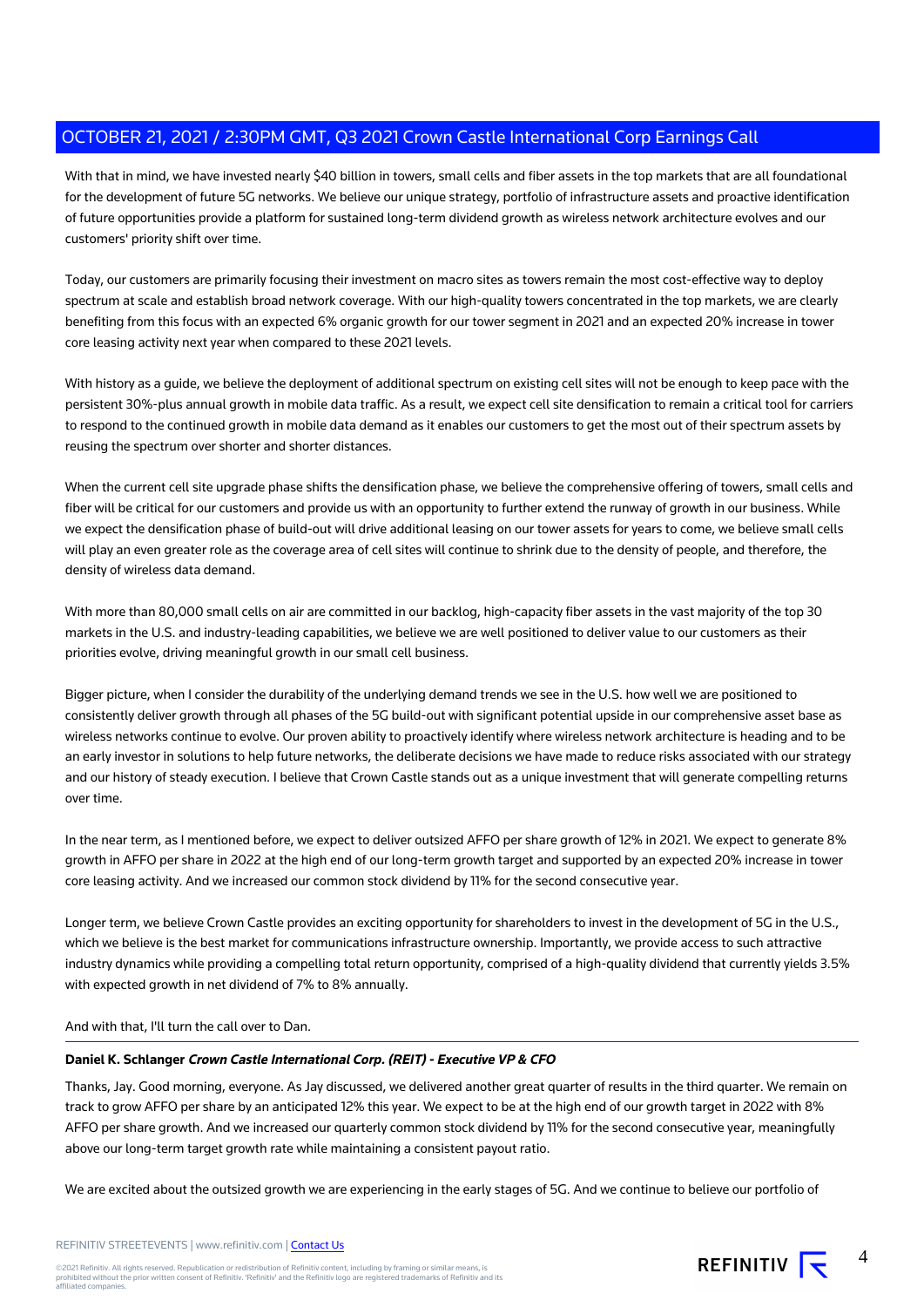towers, small cells and fiber provides unmatched exposure to what we believe will be a decade-long build-out by our customers.

Turning to Slide 4 of the presentation. Our third quarter results were highlighted by 8% growth in site rental revenues, 11% growth in adjusted EBITDA and 13% growth in AFFO per share when compared to the same period last year. Record tower activity level supported this strong growth, generating organic tower growth of 6.3% and higher services contribution when compared to the same period in 2020.

Looking at our full year outlook for 2021 and 2022 on Slide 5. We are maintaining our 2021 outlook with site rental revenues, adjusted EBITDA and AFFO growing 7%, 11% and 14%, respectively. For full year 2022, we expect continuing investments in 5G to drive another very good year for us with 5% site rental revenue growth, 6% growth in adjusted EBITDA and 8% AFFO growth.

Turning now to Slide 6. The full year 2022 outlook includes an expected organic contribution to site rental revenues of \$245 million to \$285 million or 5%, consisting of approximately 5.5% growth from towers, 5% growth from small cells and 3% growth from fiber solutions.

As you likely saw in our press release, when we refer to new leasing activity, we include the change in amortization of prepaid rent, consistent with how we have discussed activity in the past. To address feedback we've received to provide more detail around our expectations for future -- for leasing activity, we have introduced a new concept of core leasing activity, which excludes the impact of changes in prepaid rent amortization.

Core leasing activity is more indicative of current period activity, whereas changes in prepaid rent amortization also include activity from prior periods as prepaid rent received in those prior periods eventually amortizes to 0 over the life of the associated contract. Although we have consistently provided disclosure on prepaid rent amortization by segment in our supplemental earnings materials, we hope this new presentation format provides a cleaner way for investors to analyze our performance.

With that definition in mind, we expect 2022 core leasing activity of \$340 million at the midpoint or \$350 million inclusive of the year-over-year change in prepaid rent amortization. The 2022 expected core leasing activity includes \$160 million in towers, representing a 20% increase when compared to our 2021 outlook and an approximately 50% increase when compared to our 5-year trailing average; \$30 million in small cells compared to \$45 million in 2021; and a \$150 million in fiber solutions compared to \$165 million expected this year.

Turning to Slide 7. You can see we expect approximately 90% of the organic site rental revenue growth to flow through to AFFO growth, highlighting the strong operating leverage in our business. As we discussed in July, we expect to deploy an additional 5,000 small cells in 2022, which is the same number we expect to build in 2021.

We expect discretionary CapEx to be approximately \$1.1 billion to \$1.2 billion in 2022, including approximately \$300 million for towers and \$800 million to \$900 million for fiber, similar to what we expect in 2021. This translates to \$700 million to \$800 million of net CapEx when factoring in the \$400 million of prepaid rent contribution we expect to receive in 2022.

The full year 2022 outlook for CapEx represents an expected 30% reduction in discretionary CapEx for our fiber segment relative to full year 2022 when we deployed approximately 10,000 small cells. Based on the expected growth in cash flows for full year 2022 and consistent with our investment-grade credit profile, we expect to fund our discretionary CapEx with free cash flow and incremental debt capacity without the need for new equity for the fourth consecutive year.

In addition, we believe our business and balance sheet are well positioned to support consistent AFFO growth through various economic cycles, including during periods of higher inflation and interest rates. Our cost structure is largely fixed in nature, as you can see, with nearly 90% of the full year 2022 expected organic site rental revenue growth to flow through to AFFO growth as I referenced earlier.

And we have taken steps to further strengthen our investment-grade balance sheet that now has more than 90% fixed rate debt, a weighted average maturity of more than 9 years and a weighted average interest rate of 3.1%.

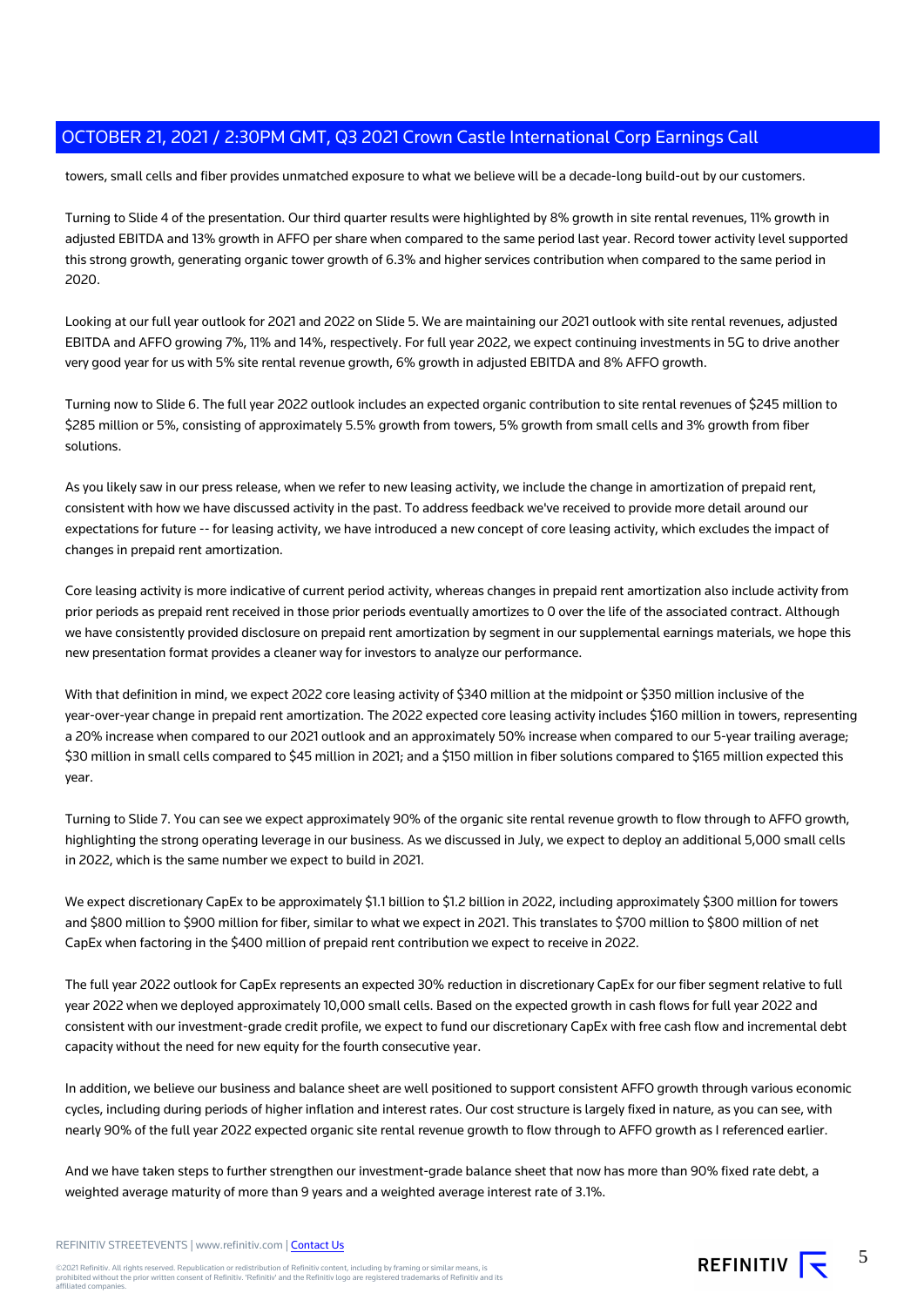In conclusion, we are excited about the outsized growth we are generating as a result of the initial 5G build-out by our customers, which is translating into back-to-back years of 11% growth in our quarterly common stock dividend. This dividend currently equates to an approximate 3.5% yield, which we believe is a compelling valuation given our expectation of growing the dividend 7% to 8% per year, combined with our high-quality, predictable and stable cash flows.

Looking further out, we believe our unique ability to offer towers, small cells and fiber solutions, which are all integral components of communications networks, provides significant optionality to capitalize on the long-term positive industry trends of network improvement and densification and gives us the best opportunity to consistently deliver growth as wireless network architecture continues to evolve and our customers' priorities shift over time.

With that, April, I'd like to open the call to questions.

#### **QUESTIONS AND ANSWERS**

#### **Operator**

(Operator Instructions) And we'll first hear from Michael Rollins of Citi.

#### **Michael Ian Rollins Citigroup Inc., Research Division - MD & U.S. Telecoms Analyst**

I was curious if you could unpack the leasing commentary in terms of like the activity levels relative to what's coming through the income statement and revenue in '22? And included in that would be, are you seeing an elevated backlog if some of the leasing from companies like DISH just have a longer lead time?

And then the other part of this, I noticed was it seemed like other customer revenue bounced up a couple of hundred basis points in 3Q from 2Q. And curious if that's also signifying some contribution from DISH.

### **Jay A. Brown Crown Castle International Corp. (REIT) - President, CEO & Director**

You bet. I'll take the big picture question, and Dan can walk through how it flow into the income statement. One of the things that we made the comment, I made the comment in the prepared remarks and was also in the press release. The amount of leasing activity we're seeing in the business is just unprecedented, 50% above our historical 5-year average in terms of core activity is just remarkable. A business that rarely has inflection points, to see that kind of uplift in activity is just really unique.

And it's been 20 years since we've seen this kind of level of activity. And I think largely that is occurring because of the backdrop that we have with the wireless carriers. Among Verizon, AT&T and T-Mobile, all 3 of them are at a place where they're deploying network at scale, both new sites as well as upgrading existing sites to 5G. So that's a very healthy dynamic to have all of the existing carriers spending at a pretty healthy rate.

And just as an aside, I would say it's also really encouraging to us based on the commentary that they've made and the CapEx dollars that they've allocated towards this, this is going to be a multiyear activity. It's not as though the activity is just sort of going to wind down in calendar year '22. So we feel like the backdrop for those 3 carriers is really good and likely to stay for an extended period of time.

And then on top of that, as you referenced with DISH on top of the 3 carriers, the legacy carriers deploying 5G, we also have this new entrant who is deploying a network from scratch. And that activity is beginning in earnest in 2022. So obviously, we signed the agreement with them last year. They made a large commitment to us for 20,000 sites. And it's been impressive to watch as they've stood up that organization and gotten themselves in a place where they can deploy network at scale and at speed.

And so I know our team, employees listening to this call this morning, a lot of them are very, very busy standing up this new nationwide network for DISH. And so that is causing some of the other revenues in the mix to tick up a little bit.

I would also point out, in addition to kind of the -- what you would think of as traditional wireless carriers, there are also a number of new

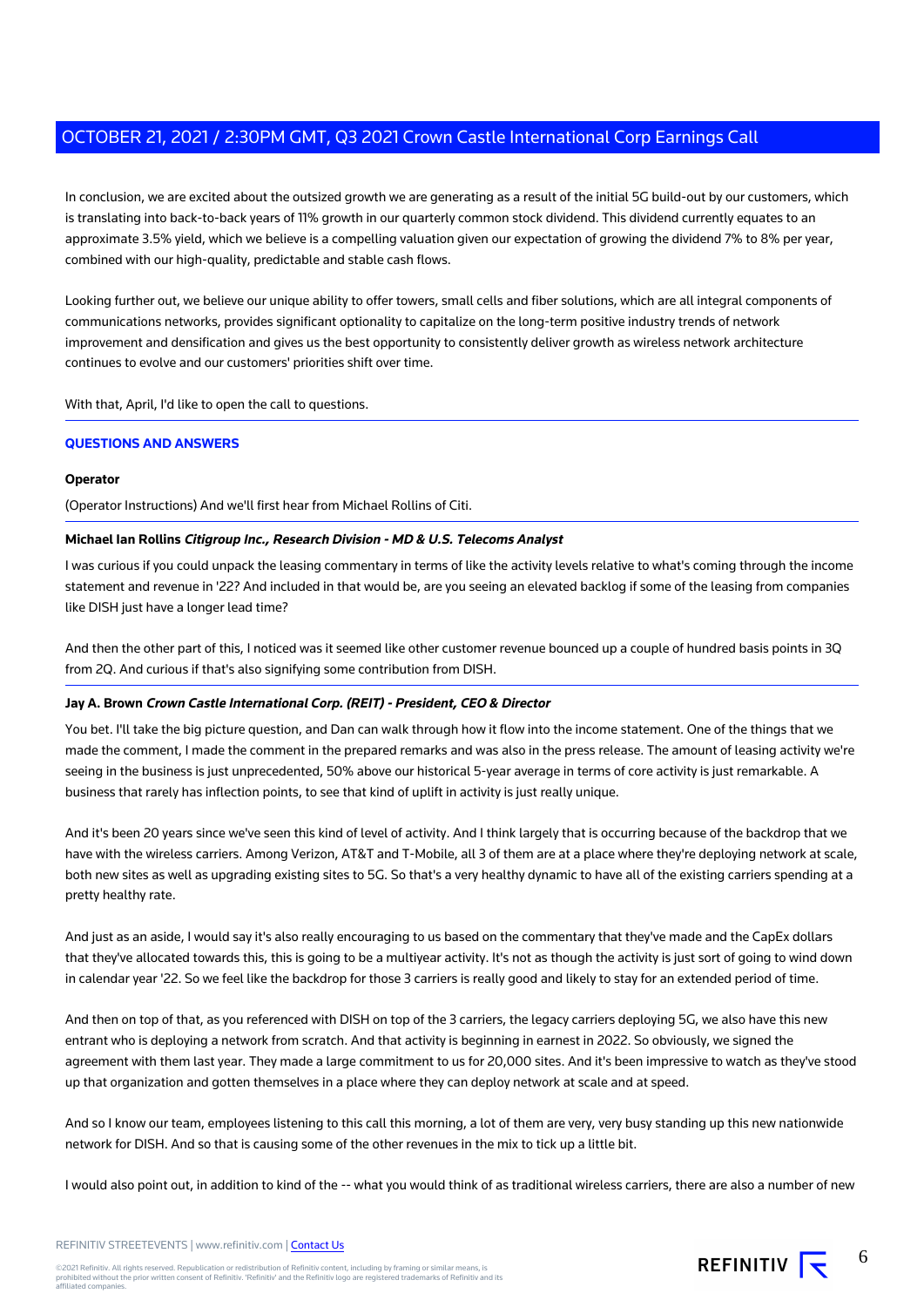business models that any one of them are not having a meaningful uplift on tower leasing activity. But as a combined group of others, there are lots of businesses that are trying to figure out ways to deploy wireless network, and they're using spectrum bands outside of the spectrum bands that are owned by the wireless carriers. And that's contributing to our revenue growth, and we think that will continue over time.

## **Daniel K. Schlanger Crown Castle International Corp. (REIT) - Executive VP & CFO**

Yes. Mike, I'll try to address the other part of your question, which is the activity levels versus what flows through into the income statement going into 2022.

As you pointed out, there's always a bit of a lag time between activity and when we can see the revenue. We don't start recognizing revenue until a lease has begun, and that means that the site is up and running and able to produce -- and able to deploy the spectrum.

And what that can do at times is delink for a period of time activity from when we see the improvement in our income statement. But what I'll say is that when we look at 2022, we're really excited by how that's going because as Jay had mentioned, the increase in activity is flowing through both in 2021, which has a 30% increase in core leasing tower activity over 2020 and then again, in 2022, where we're increasing again by 20%.

And as Jay mentioned, those are huge numbers when you're talking about our business. So it is flowing through our income statement even with those delays or delays in -- from activity to when we actually turn on a lease.

And the last thing I would point out is as we've made this point before, but with -- specifically with DISH, even though we signed a long-term contract with them, we won't recognize revenue until we have a lease, which means we have a site that is capable of deploying spectrum and propagating that spectrum. So there will be time between the activity levels and when that leasing activity hits our income statement as well, but that's reflected in our 2022 outlook.

#### **Operator**

And next, we'll hear from Simon Flannery of Morgan Stanley.

#### **Simon William Flannery Morgan Stanley, Research Division - MD**

Right. I noticed in the guidance you have nonrenewals stepping up a little year-over-year. I wonder if you could just go through some of the assumptions there by business unit? And in particular, on the T-Mobile, Sprint churn, is this sort of a worst-case scenario? Do you expect these to be turned down? And any updates on how you're addressing some of the future churn? Is there any more clarity on perhaps some sort of mass release agreement around that?

#### **Daniel K. Schlanger Crown Castle International Corp. (REIT) - Executive VP & CFO**

Yes, Simon, I'll take the first part of that, and I'll hand it over to Jay for the longer-term question. With respect to the churn in 2022, as you pointed out, it is up a bit. It's -- part of that increase is we expect to be on the low end of our churn in 2021, which is around 1% or around \$40 million or so in 2021 in our tower business going to about \$60 million or 1.5% in 2022.

The majority of that incremental \$20 million of churn is related to Sprint sites. And it would be consistent with what our disclosure has been in our supplemental earnings materials over time of what those sites look like and what could be at risk for 2022.

So we do think that's going to happen, which is why we have it in the outlook. I wouldn't say it's conservative or aggressive. It's just our belief of how that's going to play out. And with respect to the rest of the churn, you can see that we are going to have churn on our fiber solutions business is a bit down year-over-year from 2021 to 2022. But we also have a corresponding reduction in new leasing activity on our fiber solutions business. So we think that business will continue to grow around 3%. That's how we're thinking about churn going into 2022.

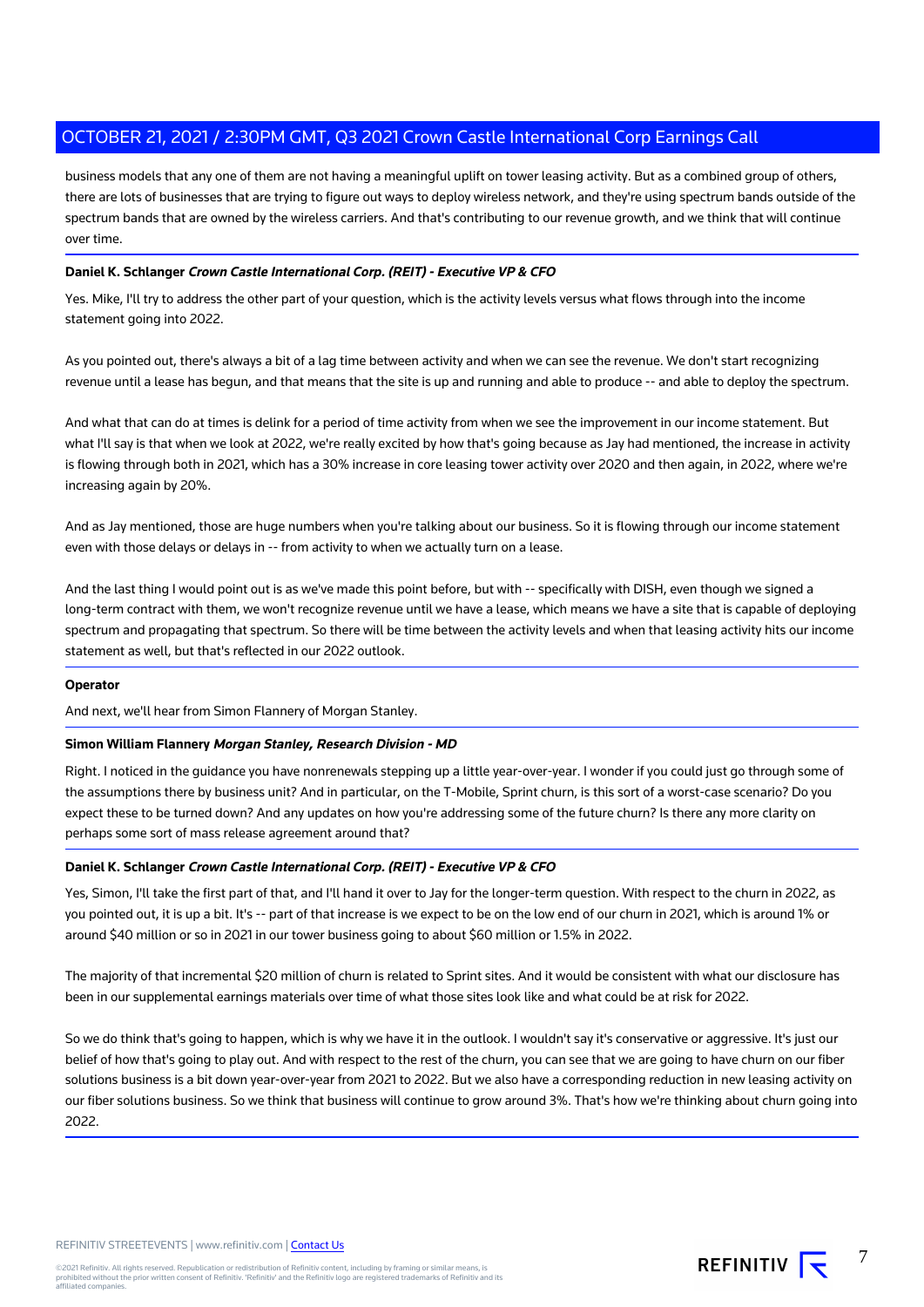## **Jay A. Brown Crown Castle International Corp. (REIT) - President, CEO & Director**

Simon, on the second part of your question, longer term, we certainly intend to work with T-Mobile. I don't have anything to report on this front. Obviously, they've been clear about the need to achieve some synergies in their network as they go through the process of combining with Sprint and rationalizing some sites. We think those are most likely to come on the sites that we refer to as dual residency, meaning sites where both T-Mobile and Sprint are co-located on the same site.

And we'll work with them as they go through that process of achieving those synergies. At the same time, they need to port the spectrum on to other sites and onto the legacy T-Mobile assets. And so there's a large coordination work with them, both in terms of achieving their synergies and also standing their network up and getting it ready for 5G.

And so we're actively engaged in that. I think we still have the view that over the long term, the growth opportunities there are going to exceed that of any churn that we'll realize. And then obviously, to help investors understand kind of the bookends, we've provided details in the supplement so that you can see we had both the amount of future leases as they come up for renewal and the dates of those renewals. So -- but at the moment, nothing to report other than continuing to we want to be a good partner with them, and we'll certainly help to facilitate the goals that they have around their network.

#### **Operator**

Next, we'll hear from Brett Feldman of Goldman Sachs.

#### **Brett Joseph Feldman Goldman Sachs Group, Inc., Research Division - Equity Analyst**

Two questions. You've made the point that there tends to be a lag between when you sign business and when it shows up on your P&L. And I think it's also pretty true with regards to your CapEx, particularly in the small cell business, there can be a pretty big lag between when you're deploying that fiber and when you're actually getting the leasing activity.

So with this being the sort of second consecutive year where your discretionary CapEx is at a lower run rate predominantly because of what's going on, I believe, predominantly because of what's going on with the node deployment, is this deployment run rate of about 5,000 that you're seeing this year probably what you're going to get next year until we get visibility into CapEx moving higher? So that would be the first question.

And then the second is, why did you decide to go ahead and once again raised dividend by more than the rate of growth in AFFO per share? It certainly seems like you could also consider doing buybacks in years where you think you have excess capacity. And I was hoping you can maybe give some insight in terms of how you're thinking about outsized dividend growth versus other forms of capital returns.

#### **Jay A. Brown Crown Castle International Corp. (REIT) - President, CEO & Director**

Absolutely. On your first question, I think you correctly characterized the nature of the CapEx. As it's coming down, we're putting less nodes on air, small cell nodes on air in 2021, similar level in 2022. So naturally, the amount of CapEx would come down.

There is CapEx in those numbers related to nodes going into future periods. We've had a lot of bookings in 2021. On the small cell side, we'll be well north of 15,000 of new bookings in calendar year 2021, and we're getting started on building those nodes while they won't come on until in all likelihood 2023 and beyond, we've already begun work on that. So there is a bit of a lag there.

In terms of CapEx per node and unit economics, all of that has basically stayed in line with what we've seen historically. So as we get through the soft cost of getting these nodes permitted, et cetera, then we'll have a better sense of when they'll come on air, and then the bulk of the CapEx is incurred in the last few months prior to installation of the nodes. In the earlier months, we incur the CapEx associated with more soft costs around zoning and planning that we go down the process of.

So I think we would expect to see some uplift in CapEx as we get into 2023. And the total number of nodes that we're deploying moved north of where we're going to see it in this calendar year and in 2022.

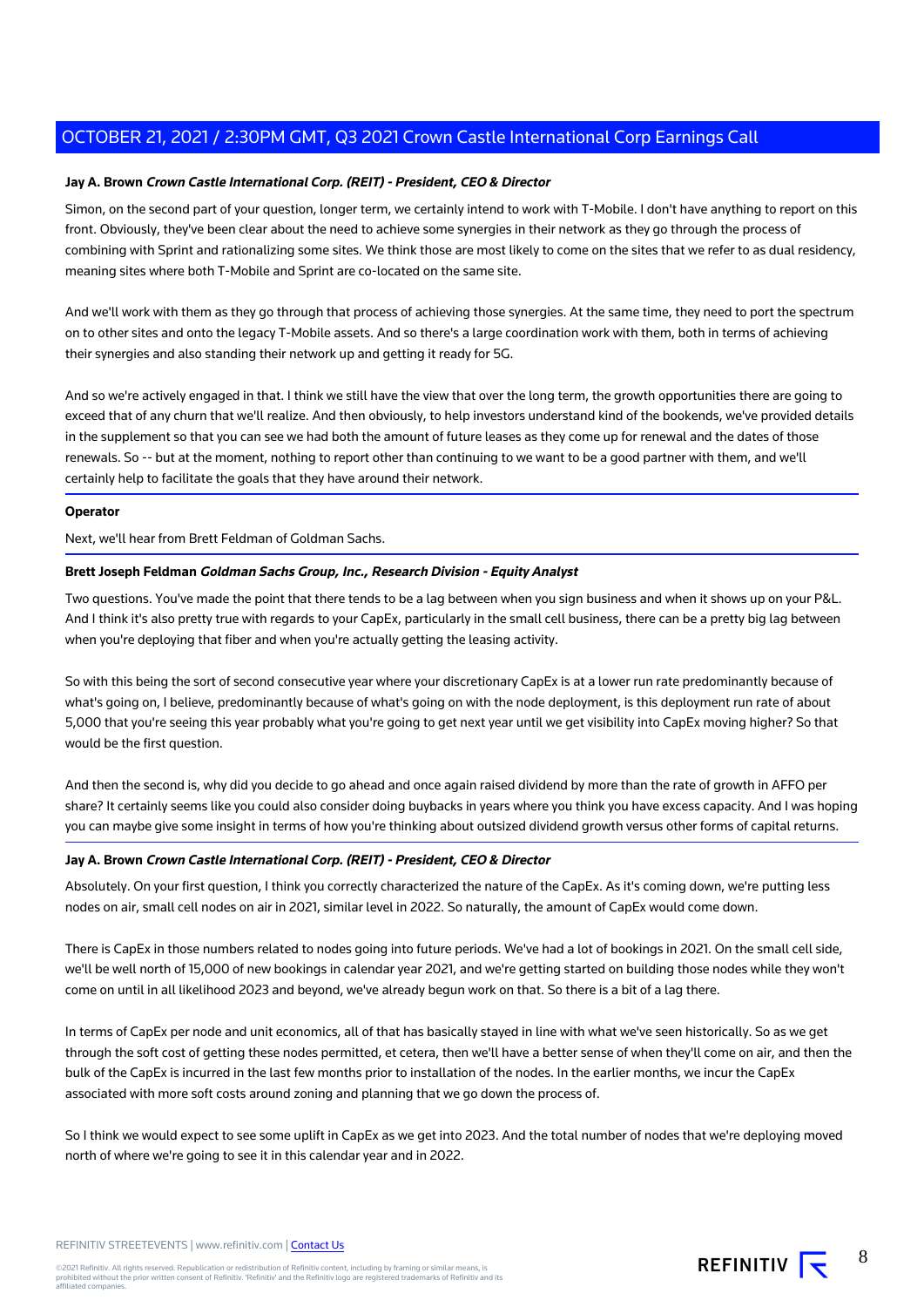On the dividend question, the reason why we raised it 11% this year is a combination of both the outsized growth that we saw in calendar year 2021 and then where we think the guidance will be for 2022. So our philosophy around the dividend has been basically to hold the payout ratio. Think of that as a percentage of AFFO per share, to hold that payout ratio in that 75% to 80% of AFFO per share and to pay that out in the form of a dividend.

So in essence, the dividend raise this year is a combination of the outperformance that we've seen in 2021 and raising the dividend to bring it back in line associated with that outperformance in the calendar year and then what we think the performance will be in 2022 in the operating business. So that's our goal and how we think about sizing it is just looking at AFFO per share for the next year and then sizing the dividend appropriately for that.

With regards to the last part of your question around how do we think about share purchases, we're coming right in line here based on the growth with where we'll be at our targeted amount of leverage of about 5x debt-to-EBITDA. And we certainly, as we have done historically, want to put the capital to work at its highest and best use. And highest and best use to us is a risk-adjusted return based on what we think the long-term dividend per share will be.

And recently -- most recently, the answer to that question has been answered largely by what we believe the benefit of small cells will be to the business long-term of growing that dividend over the long-term and maximizing the dividend per share. To the extent that as we move to a place where we're at our targeted level of leverage, and we're creating additional leverage capacity and investment capacity, we'll continue to do that same analysis and rigorously look at what we think maximizes the return and uses up the capital that we have available to us.

Historically, we've done a lot of share purchases with that excess capital and leverage capacity, and that's absolutely what we test the returns against. So we'll have to see as we get into the future years around what's the opportunity around small cells. Is there an opportunity to invest there that meets that hurdle of highest and best use for the capital, and test that always against the opportunity to buy back shares.

So you should certainly expect at points in time in the future that we will be buyers of our shares because that will be the highest and best use. And we'll use some of the capacity that we have to go into the market and buy back our shares.

#### **Operator**

Philip Cusick of JPMorgan.

#### **Amir Razban**

This is Amir for Phil. In your current outlook for 2022, are you expecting any carriers to be more active or less active than they are currently? Or do you assume that they kind of continue at the current level of activity? And I assume this is already baked into those estimates. And another one that I had was, how should macro tower activity be weighted in 2022? Is it somewhat back-end loaded?

#### **Jay A. Brown Crown Castle International Corp. (REIT) - President, CEO & Director**

Yes. On your first question around the activity by carrier, I don't want to speak to kind of the specific deployment plans of our customers. As I mentioned in the question, I think, that Mike asked, the activity across all of the carriers is elevated. We're going to see -- we think we'll see in 2022 about a 20% increased activity as compared to 2021. And that's really coming across the board. So we're seeing elevated levels of activity from all of the carriers.

With regards to whether the year is back-end loaded. We're going into this year with a lot of activity that's currently underway. And given the nature of the business where we signed a lot of leases in the current year and the next year, we get the benefit of having all 12 months of leasing in that year. We're going up the ramp as we go through 2021.

So I think you'll see a similar ramping as we go through calendar year 2022, but maybe not quite as back-end loaded as what we've seen in past years because a lot of that uplift in actual activity applications that will drive that leasing activity that we're going to see in terms of the numbers that Dan was walking through earlier and impact the income statement. A lot of that actual application and leasing

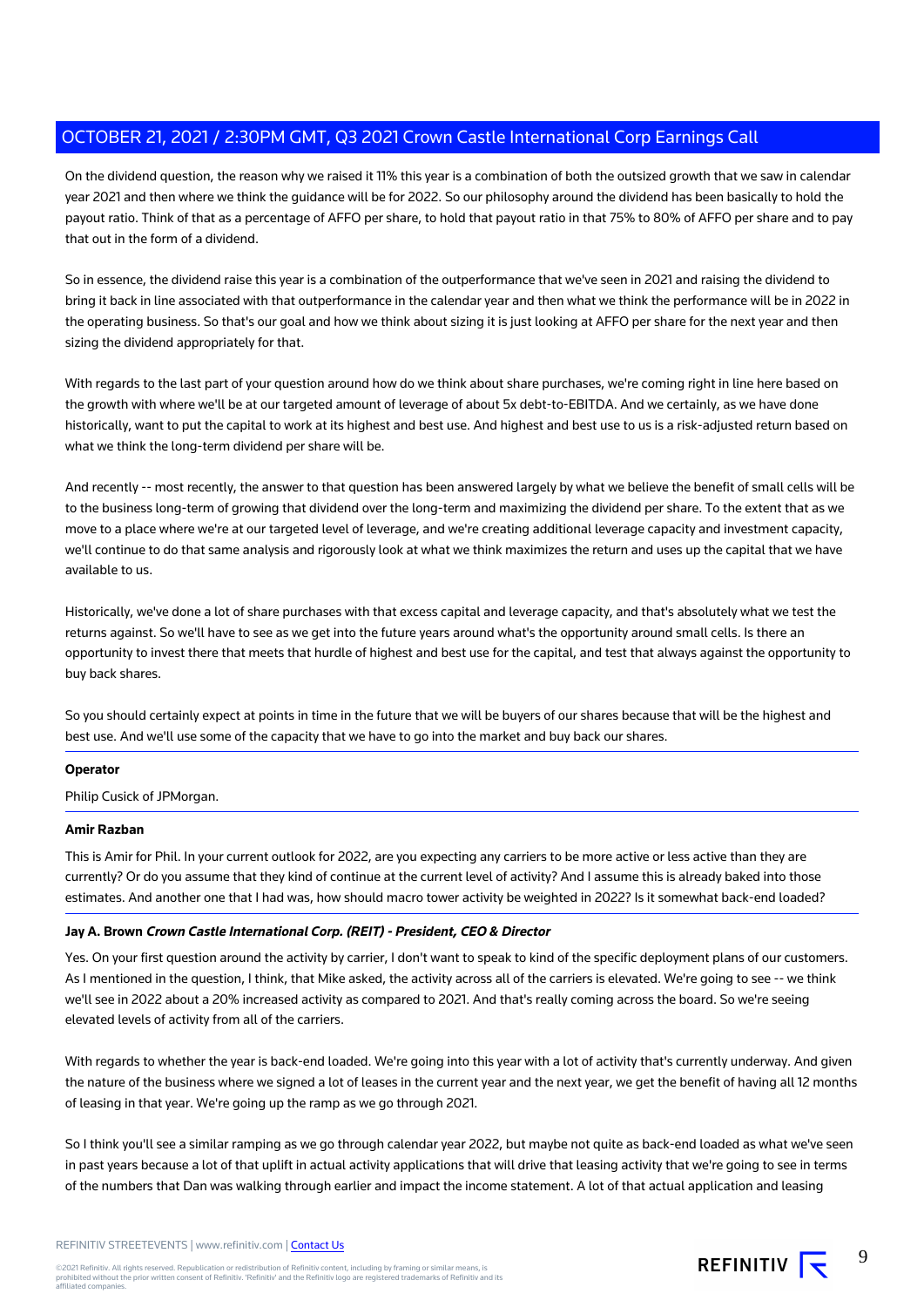activity is actually occurring in this calendar year in 2021.

So we've either got signed leases or we have a lot of visibility to it, which would indicate that it's not a back-end loaded here. We're not counting on a big uplift in the second half of next year.

#### **Daniel K. Schlanger Crown Castle International Corp. (REIT) - Executive VP & CFO**

Yes. And Amir, I'll just answer one last question you threw in there, which is DISH included in our outlook. The answer is yes. We have included the activity that we anticipate for all our customers in 2022.

#### **Amir Razban**

Okay. Great. And if I may, on the small cell side, how much of -- in 3Q was that activity is onetimers? And what do you expect in 4Q? And like overall kind of looking at the outlook for small cells into 2022, do some of that lost activity roll over to 2023? Or should we be thinking about that differently?

#### **Jay A. Brown Crown Castle International Corp. (REIT) - President, CEO & Director**

Yes, there was a little bit, but not enough to be material to the results in the quarter. Certainly, as we talked about big picture the number of nodes, we talked about this some last quarter. The reason why we lowered the number of nodes that we're going to put on air in '21 and '22 was the decision that the carriers made around where to put their CapEx dollars on equipment. And they focused those dollars towards macro sites and pushed to the right the delivery timing on small cells. And so we're reflecting that in our outlook.

In terms of nodes committed, there's no change in the number of nodes. So all it did was slide those nodes into years '23 and '24. And so we've got some work that we've gotten done that are ready to install those nodes once equipment is delivered, and we'll see the benefit of that in '23 and '24. But we didn't lose any of the nodes. We just pushed them out into future periods.

#### **Operator**

We're next hear from Colby Synesael of Cowen.

#### **Colby Alexander Synesael Cowen and Company, LLC, Research Division - MD & Senior Research Analyst**

Great. Two questions. One is implied in your 8% AFFO growth for 2022 would be a step down in AFFO sequentially in the fourth quarter of this year to get to the midpoint effectively to your guidance, which is what your growth assumptions are based off of for next year.

I appreciate that I think sustaining CapEx will go up. But even if you go to the higher end of your range, which you maintained, it doesn't quite get you, quite frankly, low enough on AFFO to get that number low enough to get to that effectively 8% for next year. Are there any other items that are worth flagging that we should be mindful of going 3Q to 4Q that would take AFFO down to effectively get you to that midpoint for 2021?

And then secondly, just as a follow-up to the question that was just asked. Is it fair to assume that you would anticipate seeing leasing of around 15,000 small cells again this year and really what we need to be sensitive to is really just how that rolls in? Or would you anticipate that leasing itself could be down as well this year?

#### **Daniel K. Schlanger Crown Castle International Corp. (REIT) - Executive VP & CFO**

Yes. Colby, I'll take the first part of that and hand it to Jay for the leasing question. You're right. And everything you said about going into Q4, there is a step down in AFFO. It is largely driven by an increase in expenses and capital, both operating expenses and sustaining capital that happens in the fourth quarter. That has happened in plenty of times in our past as well.

Having said that, it will -- as you pointed out, it will likely be towards the higher end of the range when we get toward -- when we get -when we end 2021, we'll be at the higher end of our range. We don't move the range when we are going to still be within it. That's why we give a range. We don't want to continually move it, but it will be -- likely be higher than the midpoint when we...

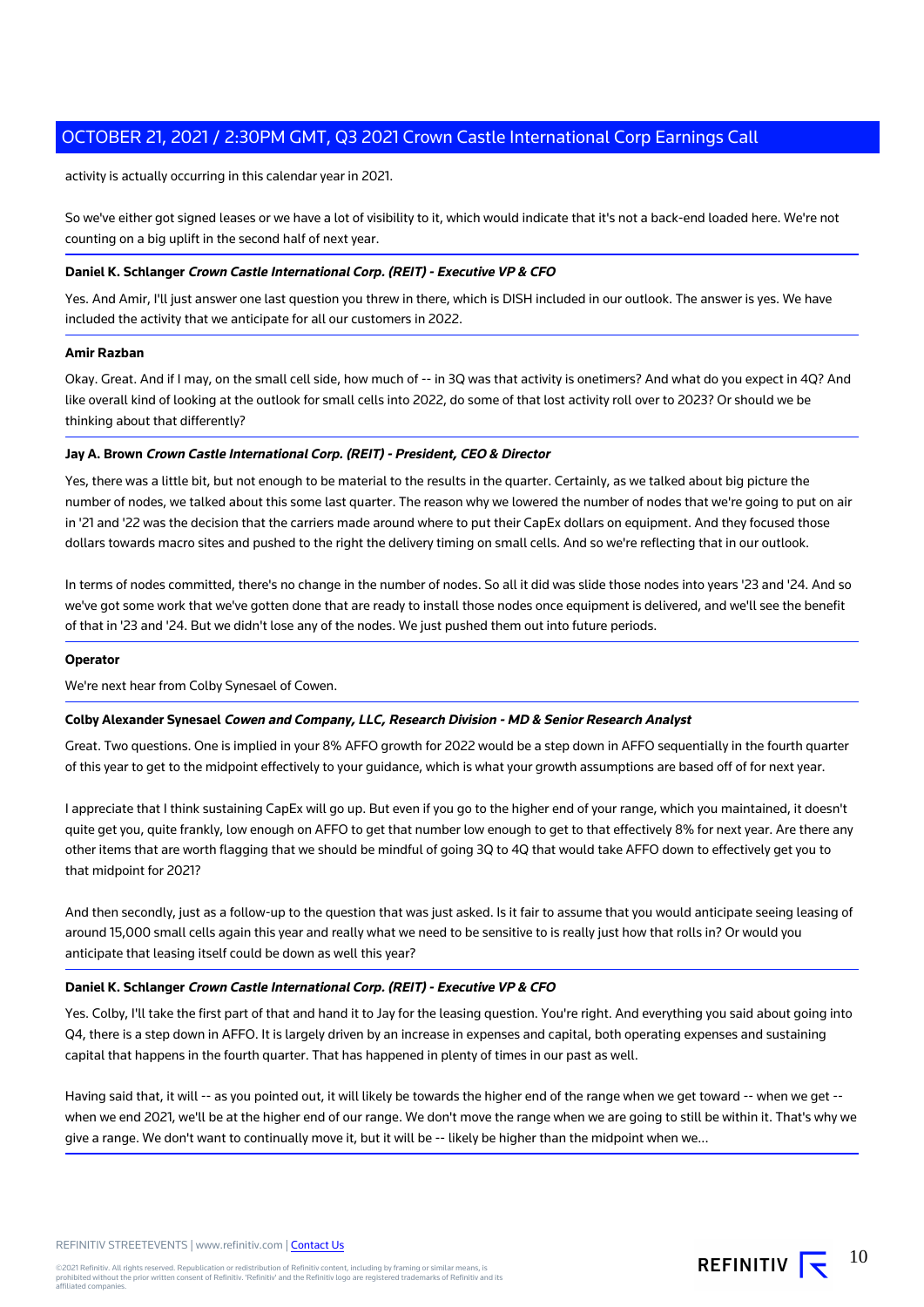#### **Colby Alexander Synesael Cowen and Company, LLC, Research Division - MD & Senior Research Analyst**

That's for sustaining CapEx -- you're referring to sustaining CapEx being at the higher end?

#### **Daniel K. Schlanger Crown Castle International Corp. (REIT) - Executive VP & CFO**

No. I mean, well, sustaining CapEx will be. But I mean, our AFFO per share will be higher than the midpoint most likely as it plays out in 2021.

## **Jay A. Brown Crown Castle International Corp. (REIT) - President, CEO & Director**

Colby, on your second question around small cell nodes, let me just back up and make sure I give the full picture. In terms of what we're going to put on air, meaning go through the operational process of building them and turning them up, we think we'll do about 5,000 this year, calendar year 2021 and turn another 5,000 on in calendar year 2022. Those will be that we put on air.

In terms of bookings, which would refer to a node that a carrier makes a commitment to us, they sign a contract, commit to a node, and then we'll build it in future periods. Our bookings in calendar year 2021 will be well in excess of 15,000 nodes that we do in terms of bookings this calendar year. And those will come on in future years.

As we get into calendar year 2022, we'll give you an update on where we think bookings will be at that point. But for calendar year '21, we think the number will be well in excess of 15,000, which is by far the highest bookings year we've ever had in our history on the small cell side.

And I think it's interesting. I think it just points to the conversation I was having a few minutes ago around the landscape that we have with the carriers. This is as healthy in environment with the carriers as we've ever seen, long-term commitments on the capital side, committed amounts by each of the legacy carriers and the build-out of a brand-new network.

And at the moment, the mix that they have is heavily weighted towards macro sites. But I think over time, as we have seen in the past, I think there will be some shift of that mix of total capital spend where a portion of it will go towards small cells, and there will be less focused on macro sites.

I think you can see that in the commitments that the carriers are making to us by over 15,000 small cell bookings this year that they're thinking about in future periods. That's going to take a significant chunk of their CapEx in those future years that we would think would move away from macro sites and towards small cells.

And it may look more like what it did 2 or 3 years ago when we saw a real slowdown on the macro site side, and we're benefiting from an allocation of that capital towards small cells. So I think that's the benefit that we have in terms of our strategy of providing wireless networks to the carriers, and we'll benefit if they're focused on small cells or we'll benefit if they're focused on macro sites. And over time, both are just critically important to the way networks are going to be developed.

#### **Colby Alexander Synesael Cowen and Company, LLC, Research Division - MD & Senior Research Analyst**

Great. One real quick just follow-up or actually not a follow-up, a separate question. Should we still think of the book-to-bill for towers being roughly 6 months? Is that roughly kind of how you think about on average? Or has that number changed much?

#### **Jay A. Brown Crown Castle International Corp. (REIT) - President, CEO & Director**

I think that's a pretty fair average. To the extent that we're doing amendments to existing sites, that's a really fair average. To the extent that somebody is going on a tower for the first time, that average is probably a little closer to 12 months than it is 6 months. And the zoning and planning process really unchanged. But depends on the type of activity. If it's amendments, we're probably getting close to in that 6 to 9 months range. If it's a brand-new installation on an existing site, we're probably closer to 12 months.

#### **Operator**

Next we'll hear from David Barden of Bank of America.

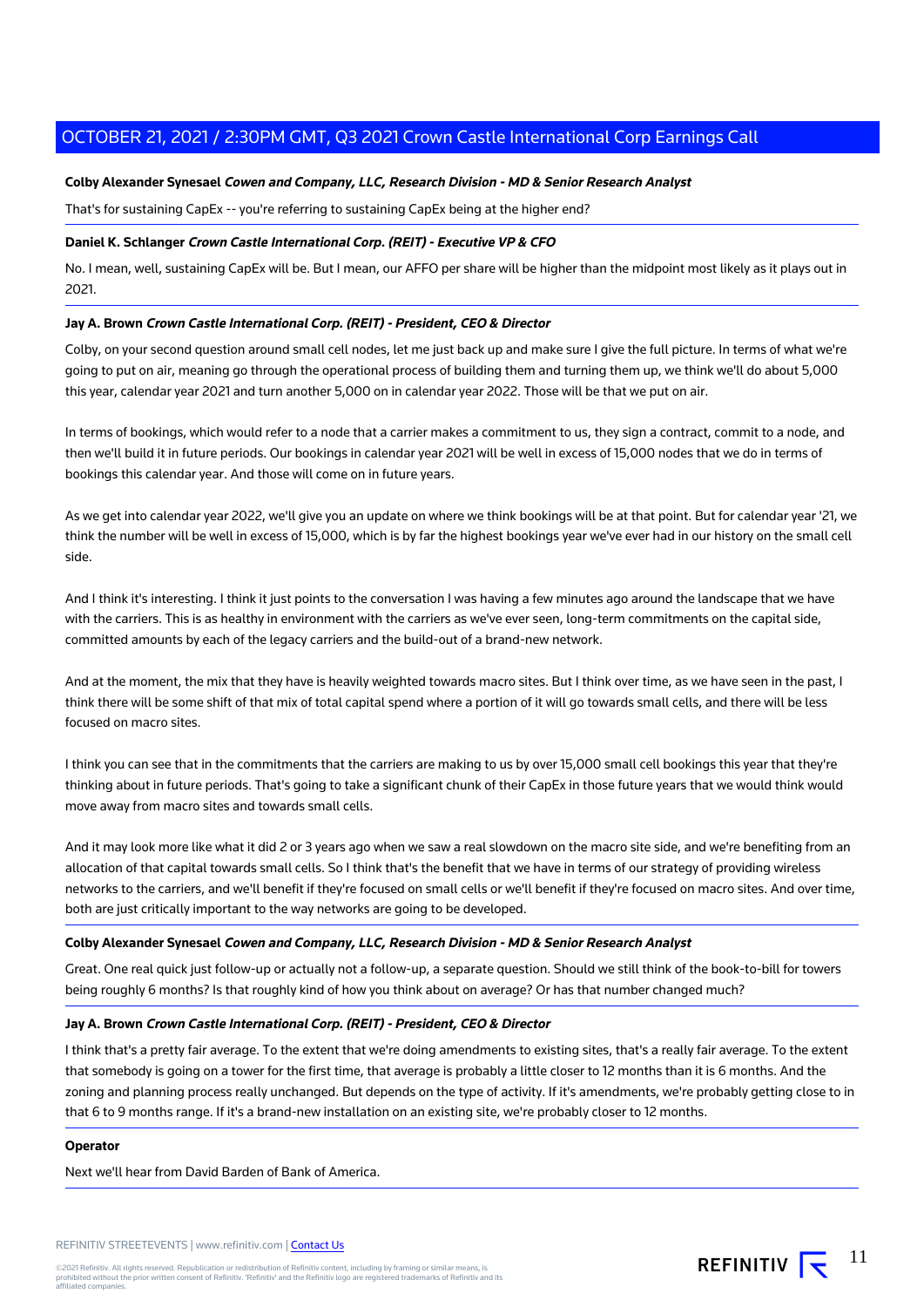#### **David William Barden BofA Securities, Research Division - MD**

I appreciate the opportunity to take some questions. So I guess, I got a couple. The first one is maybe, Dan, when looking at the kind of core leasing macro tower revenue increment, \$155 million to \$165 million, there's a lot of interest in kind of making sure we understood the percentage of that, that is kind of locked in within holistic MLA guardrails and the percentage that could conceivably maybe be a little bit better than what your kind of initial expectation is depending on what we learn about carrier activity levels as we go into 2022.

The second question was I want to make sure I understand, Jay, some of the comments you're making in your -- at the end of last year, we had 50,000 small cells on air and 30,000 in the committed backlog. That's 80,000. In your opening remarks, you said you still have 80,000 on air are committed. But then you said there's 15,000 that we've build and when you build -- or sorry, that you've booked this year, which makes me think that, that 80,000 should actually be 95,000. Am I wrong about that?

#### **Jay A. Brown Crown Castle International Corp. (REIT) - President, CEO & Director**

Yes, I'll take the second question, and Dan can take the first question. The 15 -- obviously, this year, calendar year 2021, 15,000 of the nodes that we booked is Verizon, the big announcement that we made in January of this year. So it may just be, Dave, a little bit of a timing difference between are you looking at the 80,000 nodes at 12/31/2020 or when we did fourth quarter earnings in the first quarter of this year, I think is -- so I'm referring -- when I made my comments, I'm referring to total nodes on air or in process of 80,000 nodes in total.

## **David William Barden BofA Securities, Research Division - MD**

Okay. So that's the same number as at the fourth quarter result, which was in February?

#### **Jay A. Brown Crown Castle International Corp. (REIT) - President, CEO & Director**

Correct, correct. And obviously, we're rounding to 5,000 increments. So we're not showing the movements as they move in anything less than 5,000 increments.

#### **David William Barden BofA Securities, Research Division - MD**

Okay. Got it. And so then just to follow up on that is, so there really hasn't been any new small cell bookings outside of that very initial part of the year. So is there an expectation on your part that as people kind of pivot from the macro build and start to plan for that '23, '24 time frame that the bookings should kind of come back into next year?

#### **Jay A. Brown Crown Castle International Corp. (REIT) - President, CEO & Director**

Well, there have been bookings just not to the point where we're increasing the increment by 5,000. So that there have been bookings this year, and I think there will be. So we'll be in excess of just the Verizon commitment in calendar year 2021.

I do think based on zooming out a little bit and thinking about this from a bigger picture standpoint, the second part of your question there, I would affirm that as we get further into this year and into next year, we would expect there to be more bookings. The carriers are focused at the moment on macro sites and building those out, but they're -- we're also having significant conversations with them about the requirements that they're going to have around cell site density. And we think that will drive a lot of activity towards small cells.

So in periods beyond 2023 and beyond, I think we will see an uplift to the total of number of nodes that both we have in bookings and then ultimately that we're putting on air as a need that they have in the network once they've done this initial overlay of putting it all on macro sites.

#### **David William Barden BofA Securities, Research Division - MD**

Got it.

#### **Daniel K. Schlanger Crown Castle International Corp. (REIT) - Executive VP & CFO**

Okay. So Dave, I'll take that first question around our core leasing on the towers, how much is in MLAs. When we look out into future periods like 2022, we obviously take into account the agreements we have with our customers. And as I think you're implying in the question, we have those with several of our customers at this point.

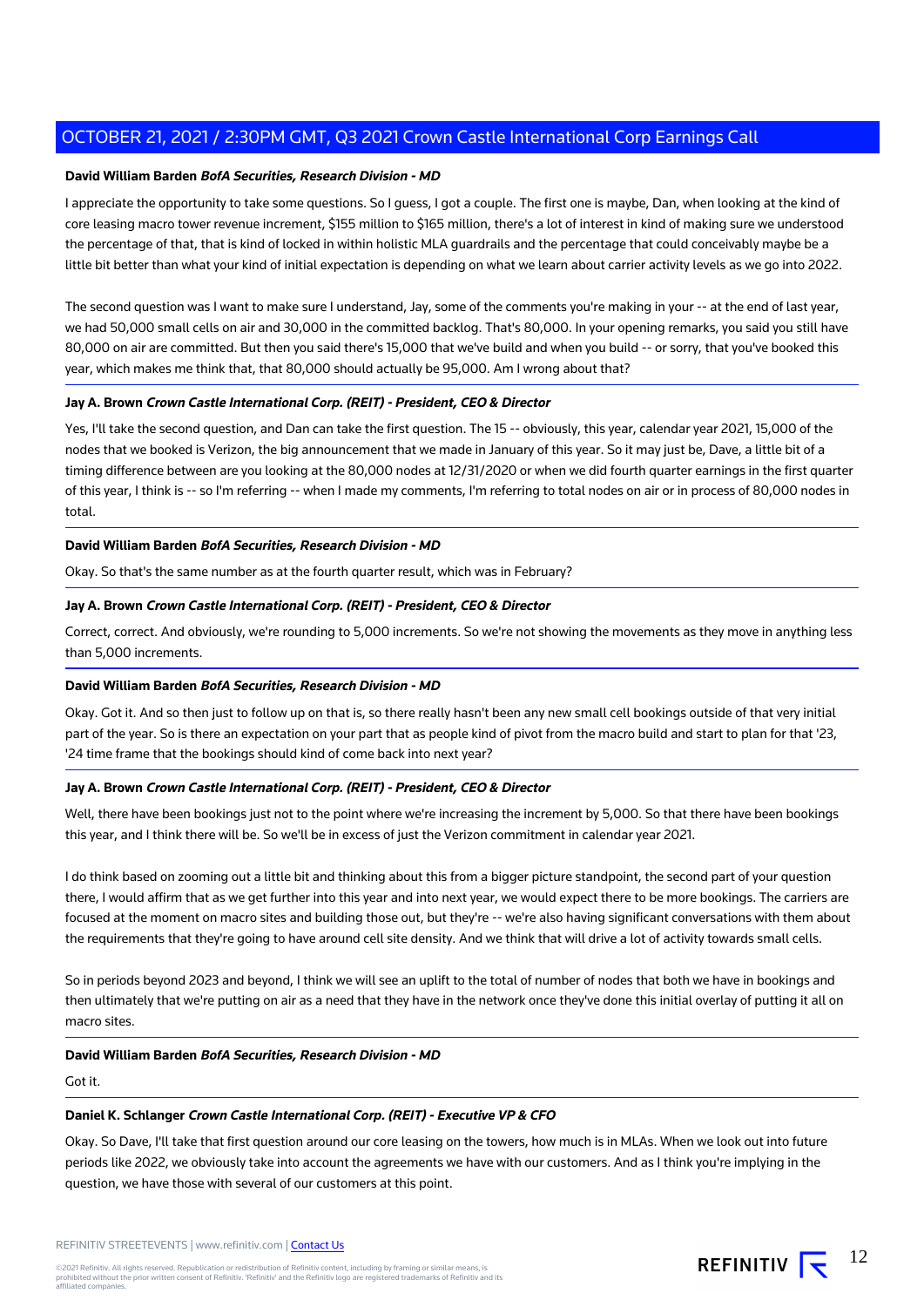But even within those agreements, we have upside. They're not necessarily capped. And therefore, what we try to do is come up with an estimate of what we think the activity will be from each of our customers based off of what we know today have already been signed, what we have a really good line of sight into going into next year and then what we think will happen in next year.

And when we come up with that -- when we came up with the \$155 million to \$165 million, that's our best guess of what we think that activity will look like and how it will be monetized within our agreements. But I would say that there's always going to be some ability for that to be better or worse than what we expect if the activity is going to be better or worse than what we expect.

And as Jay has mentioned a few times, we're really excited about the level of activity going into next year. That \$155 million to \$165 million is an increase over a really good 2021. So we're excited. We feel good about what that activity level looks like. And we'll see how it plays out in terms of when our customers come to us and want to put more equipment on towers.

#### **Operator**

#### Nick Del Deo of MoffettNathanson.

#### **Nicholas Ralph Del Deo MoffettNathanson LLC - Senior Analyst**

One on fiber solutions and one on small cells. First, as we think about the lease in for fiber solutions in '22 versus '21, is that decline just a function of lapping some COVID-driven capacity sales in '21? And what's causing that churn to come down a little bit?

And then on the small cell front, as we think about the potential timing for installing what you have in the backlog over the next few years, do all those nodes have firm dates by which the carriers need to start paying you for them? Or do they have flexibility to kind of keep deferring installations if they choose? What's the dynamic there?

#### **Jay A. Brown Crown Castle International Corp. (REIT) - President, CEO & Director**

You bet. On the first question, we've talked about this for a long time. We think that the fiber solutions business is going to operate at around a 3% annual growth rate. And that's what we're seeing in calendar year '21. I think we'll see a similar level in '22.

There was some impact during COVID, particularly in the early months of 2021 and late 2020 associated with offices being closed. But honestly, our business was -- because of the nature of large enterprises, universities and government, which make up the bulk of the fiber solutions revenue that we do, we were not impacted nearly to the extent that fiber companies who are more focused on small and medium enterprises saw an impact.

So we didn't see a falloff as many of them did. And then conversely, as the economy started to open back up, we just did not see as much of an uplift. So I would say, similar business environment to what we've seen the last couple of years, maybe a little bit better. But I think the growth is basically in line with what we've seen of about 3%.

Churn is down. We think it will be down. This is an area that I know our team has focused really hard on. A part of it is making sure that we're being thoughtful about the kind of customers that we pursue on the front end. And then also, as we manage the relationship as we get close to a contract renewal, being thoughtful about how we handle those contract renewals. And I think the team has done a really nice job, and we've seen some benefit from some of their work. And we think we'll see more of that in '22 as we go through the process of managing the renewals in the end of term on some of those contracts.

On your second question around small cell nodes and firm dates, we talked a little bit, I think, Nick, about this on the last quarterly call. We made a -- and it should be viewed this way, we made an affirmative choice to work with our customers on pushing out these nodes into future periods.

Our contractual rights, I think, would have given us the ability to really push to turn these nodes to the point where we could have handed them over and charge rent to the carriers. But we made the affirmative decision -- given the volume that was coming our way and the reallocation of the dollars from the small cells to the macro sites, we made the affirmative decision to work with them and give

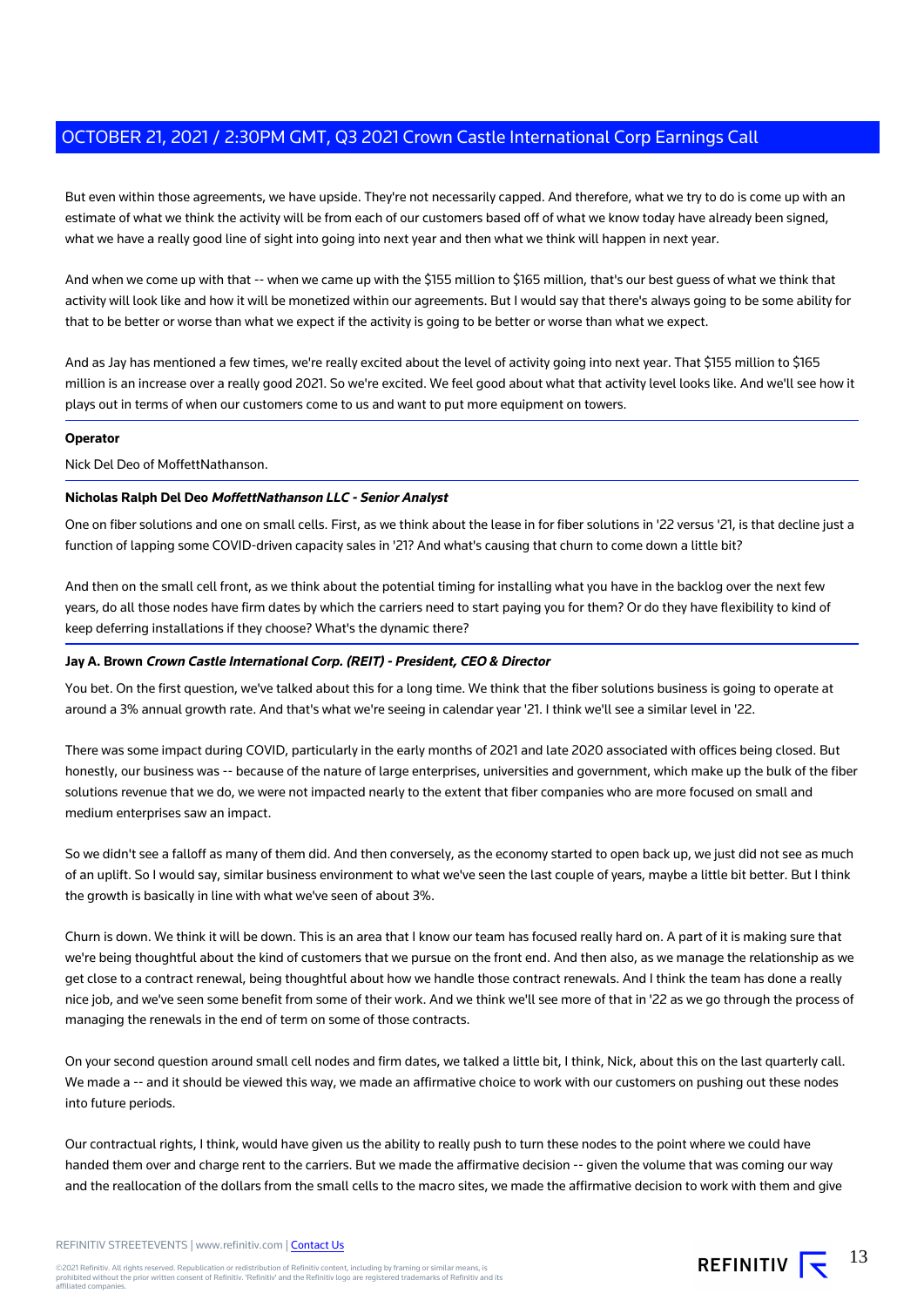them an ability to push out those dates.

So there may be circumstances that arise in the future where we would not be willing to do that. But this was an affirmative decision that we made based on managing the customer relationship and maximizing what we thought was the return.

The volume, as I said before, the volume and the revenues and cash flows all end up at the same place. But if we could maximize early some of the macro site revenues and work with the customers to give them an extension on when we turn the small cells on, we thought that made good business sense, and that's why we did it. But contractually, we would have a right to do something a little different.

#### **Operator**

Next we'll hear from Matt Niknam of Deutsche Bank.

#### **Matthew Niknam Deutsche Bank AG, Research Division - Director**

Just 2 if I could. First, maybe going back to a question that was asked earlier on the call. In terms of new entrants or maybe newer contributors, to what extent are you seeing or maybe anticipating contributions from either new CBRS deployments from cable or via fixed wireless broadband deployments from some newer entrants?

And then secondly, on the topic of supply chain constraints. I'm just wondering, has that to any extent impacted customer behavior, either to date or have you embedded any more conservatism that some of these constraints may have in terms of customer activity next year?

#### **Jay A. Brown Crown Castle International Corp. (REIT) - President, CEO & Director**

On your first question, you called out a number of different items. I would put all of those in a bucket and say, yes, all of those are helping. CBRS is helping. Cable is helping. There's broadcast that is helping. There are a number of areas that we're seeing leasing demand for macro sites. And we think that will continue into the future.

I wouldn't call it out as a material impact to our 2021 or 2022 leasing results. But at the margin, it does help and does drive the incremental growth that we're talking about in site rental revenues. I think given the amount of spectrum that there is outside of the hands of the carriers and the capital that is in some of those sectors in order to deploy wireless network, I think on the longer term model, if you take a 5- or a 10-year view, I think there is some meaningful leasing activity that's going to happen outside of what you think of as the legacy or traditional wireless carriers that will benefit macro and small -- macro sites as well as small cells over time. And as we start to see that, we'll give you more details around what those impacts are going to be.

On your second question around supply chain constraints, obviously, I think the whole world is feeling the impacts of that, and much has been written about it. We've worked really closely with our customers on when they expect to receive equipment and the timing of that and then trying to make sure we line up sites to be ready for them based on when the equipment is received.

I think they've done a nice job of working with their supply chains and having equipment available to get 5G networks launched in the time frame that they expected. So it's a coordination activity, certainly a communication activity that our teams are having with their team. And thus far, that dialogue has proven to be a predictable indicator of when actual activity does happen on our sites.

So we're watching it, paying attention to it, but feel pretty good about the fact that our outlook does assume the environment of constraints that are out there and our leasing expectations are a function of the coordination and communication we're having with our carriers on when equipment will be available.

#### **Operator**

Ric Prentiss of Raymond James.

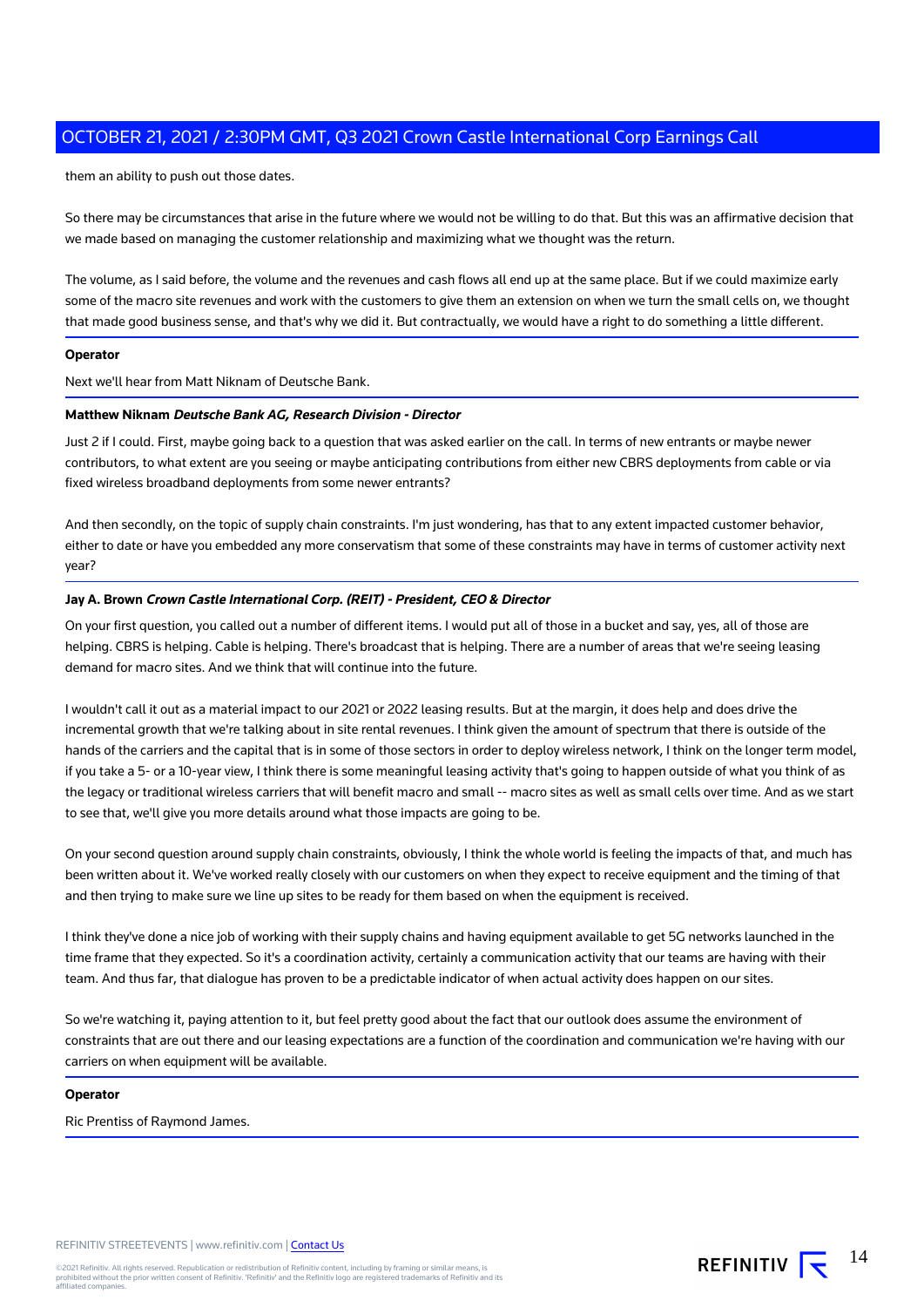## **Richard Hamilton Prentiss Raymond James & Associates, Inc., Research Division - Head of Telecommunication Services Equity Research & Research Analyst**

A couple of questions. First, really appreciate you guys breaking out the details on the '22 guidance on what's been, obviously, a big issue for us that noncash amortization of prepaid rent, really appreciate your focus on core. Wondering if it's possible when you do the supplement or do you think the supplement where you give the segment information, but it's just towers versus fiber. Can we get that information historical going forward towers versus small cells versus fiber solutions?

#### **Jay A. Brown Crown Castle International Corp. (REIT) - President, CEO & Director**

Thanks for the suggestion. We'll take a look at that.

## **Richard Hamilton Prentiss Raymond James & Associates, Inc., Research Division - Head of Telecommunication Services Equity Research & Research Analyst**

Yeah. Since you're putting it into the guidance, that will really help to break that out because it's important. I'm glad you guys are focusing on the core side because that really is the ongoing forward cash flow.

Second one, you had touched on it a couple of times. David and others asked it. Is there an update to how many small cell nodes are on air right now? Or is that also something that comes like in 5,000 increments?

#### **Jay A. Brown Crown Castle International Corp. (REIT) - President, CEO & Director**

Yes. We're just under 55,000 that are on air today.

**Richard Hamilton Prentiss Raymond James & Associates, Inc., Research Division - Head of Telecommunication Services Equity Research & Research Analyst**

Okay.

## **Jay A. Brown Crown Castle International Corp. (REIT) - President, CEO & Director**

There's about 25,000 in the backlog.

## **Richard Hamilton Prentiss Raymond James & Associates, Inc., Research Division - Head of Telecommunication Services Equity Research & Research Analyst**

Right. Makes sense. And then conceptually, augmentation of towers, so you get prepaid rent adds from. With Verizon doing C-band, T-Mobile integrating Sprint, DISH putting 5G on the network, is there a thought that the tower augmentation spending needs to go up at some point to handle all this and then the reimbursement could come up as well in the future?

#### **Daniel K. Schlanger Crown Castle International Corp. (REIT) - Executive VP & CFO**

Yes. I mean that obviously could happen. It depends on how we're going to work through with our customers and what that prepaid rent looks like and also is impacted by what they want to put on which towers.

Typically speaking, co-locations come with more augmentation CapEx than do the amendments. So it really depends on how that all is going to play out. And what we have going into 2022 is tower CapEx is coming down slightly from 2021 but nothing all that meaningful. So it's all activity-based, ultimately, Ric, and then where that activity ends up and how we can -- what we get back from our customers. And that does fluctuate up and down over time.

## **Richard Hamilton Prentiss Raymond James & Associates, Inc., Research Division - Head of Telecommunication Services Equity Research & Research Analyst**

Makes sense. One more quick and then we get someone else squeeze in. Any updated thoughts on in-building systems? There's been a lot of talk about private 5G networks and what the opportunity might be. What are your thoughts as far as capital deployment back to Brett's kind of question on what's the opportunity for private 5G maybe in building systems?

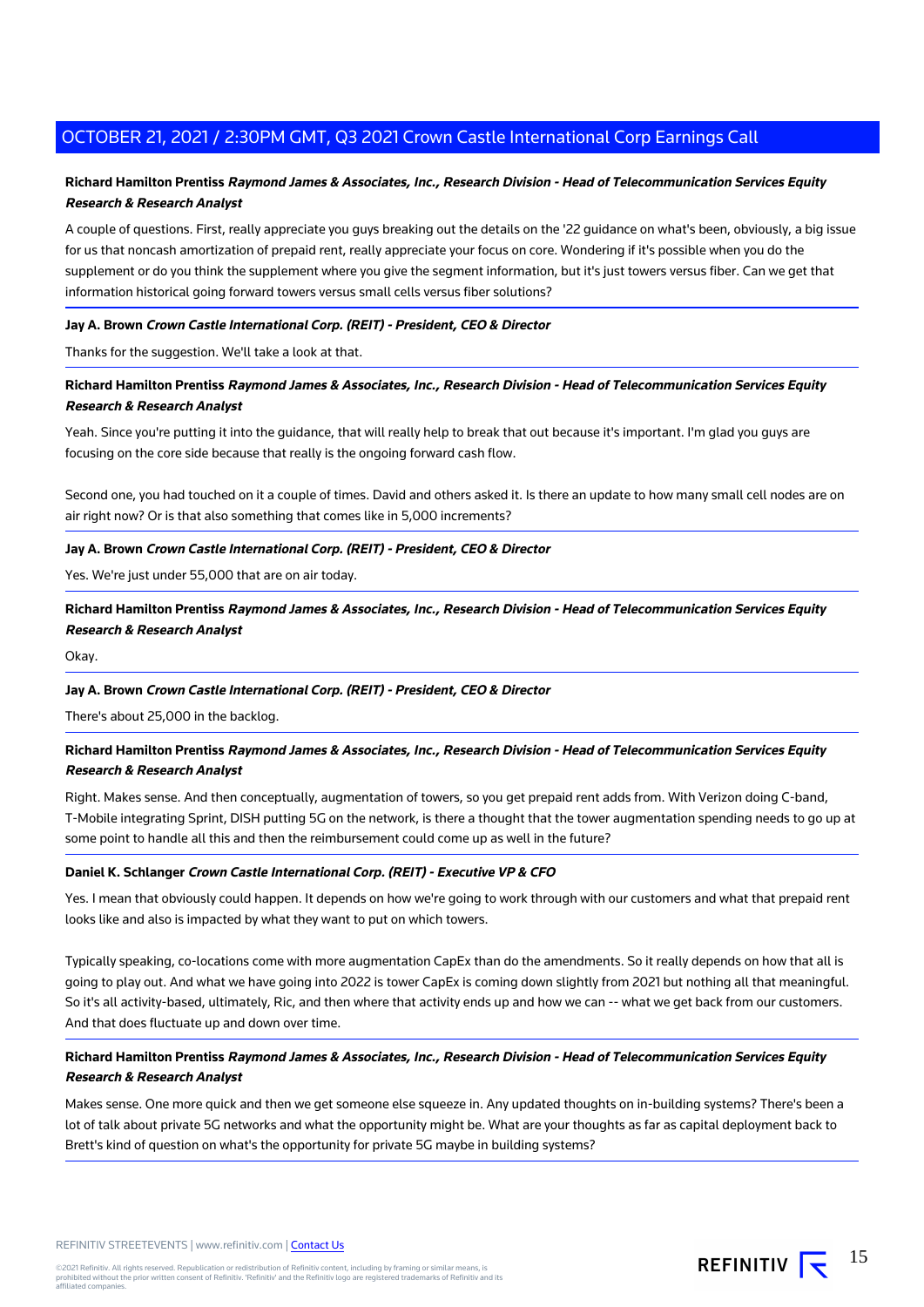#### **Jay A. Brown Crown Castle International Corp. (REIT) - President, CEO & Director**

Yes, the in-building, and I would put venues into this category, too. 5 or 6 years ago, we had talked about in-building and venues. And we saw some opportunities but relatively limited. And that business has really picked up on the small cell side, and we are seeing some really nice opportunities on in-building and venues and seeing some healthy growth there.

The returns are good. It's a place where we like to invest. Certainly, it falls into that category of the densification comments that I was making earlier. Any place you see a densification of people with the growth in traffic that we're seeing really, the only way to manage the network towards a viable solution is to go in and put in small cells. And that's true in the public right of ways, and it's true in venues and in-building. So the growth in traffic that we're talking about and the deployment of these 5G networks just requires greater densification. And in-building and venues are following the same pattern that we're seeing happen in right of ways.

And we can try to squeeze in 2 more callers before we drop off this morning.

#### **Operator**

Next we'll hear from Sami Badri of Credit Suisse.

#### **Ahmed Sami Badri Crédit Suisse AG, Research Division - Senior Analyst**

I wanted to ask you about your tenants for tower that moved higher in the quarter, and it comes along with a solid move in your rental revenue per tower. Is there any opportunity for accelerated tenancy improvement given the 5G build and some of the other trends that you mentioned? And as you see tenancy go up, what are the impacts of free cash flow at this point?

#### **Jay A. Brown Crown Castle International Corp. (REIT) - President, CEO & Director**

Yes. We are seeing increased tenancy on the towers. Historically, we've added about one tenant every 10 years roughly. I think that's a pretty good forecast for what we'll see over the long-term. It's underpinning our 7% to 8% targeted growth in the dividend over time. So I think we'll -- I think that's kind of the path that we're on.

And as I made the comments earlier around the capital spending by the carriers and the environment that we're in, I think we've got a good tailwind to continue to stay on that path of increasing tenancy of about one tenant over 10 years. The unit economics of the business remain intact, and Dan mentioned this in his prepared remarks. But we're dropping \$0.90 of every dollar up at the organic site rental revenue line. We're dropping that all the way down to AFFO.

And it's a real credit to our team, who has done a tremendous job of managing the expenses and being thoughtful about places where we can take out costs in order to achieve that -- those very high incremental margins on incremental dollars of revenue. And it's one of the beauties of our business model and certainly one we think we can continue to sustain and improve upon.

#### **Ahmed Sami Badri Crédit Suisse AG, Research Division - Senior Analyst**

Got it. One other follow-up is, does your guidance include any type of benefit from the Biden infrastructure bill that may be passed in the near future? And then if your guidance does not include it, how do you imagine the broadband budgeted spend benefit your business if it -- if there is a path for that?

#### **Jay A. Brown Crown Castle International Corp. (REIT) - President, CEO & Director**

No, we have not anticipated any of that in our current forecast or guidance. I think the most likely path for benefit from that is indirect. I wouldn't necessarily expect that we will be a direct recipient of those federal funds. But the customers that use both our fiber, our small cells and our towers could absolutely be recipients of federal funds that would then need to build network.

And as I made comments earlier, the most efficient way to deploy spectrum and deploy network is to share it. And so our offering of infrastructure, shared infrastructure, lowers their cost and speeds their time to deployment. And so we certainly would expect to benefit indirectly as those federal funds become available and broadband for all becomes built out.

Operator, may we can pick one more. Sure, absolutely. If it may, we can take one more question.

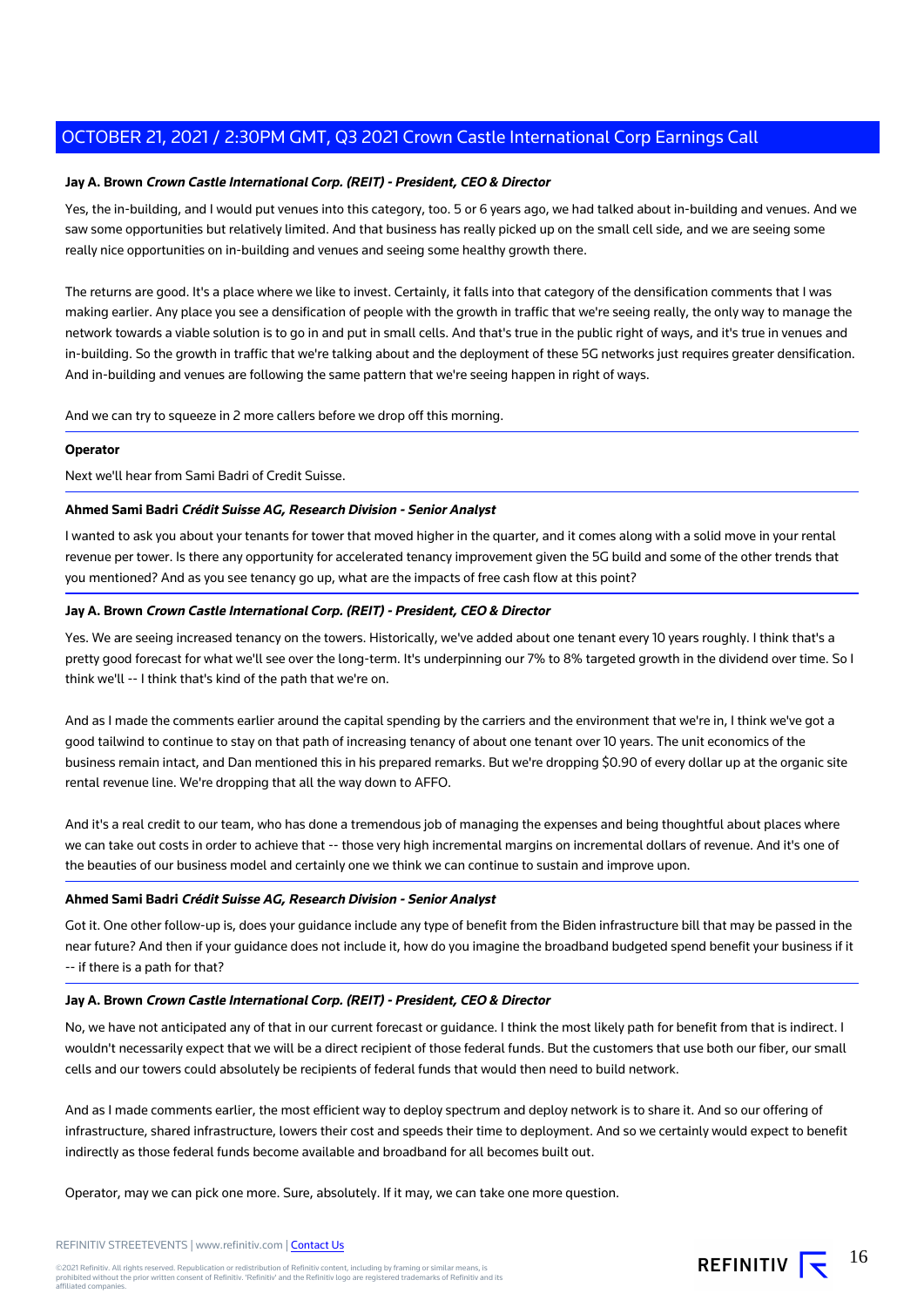#### **Operator**

And that question will come from Walter Piecyk of LightShed.

#### **Walter Paul Piecyk LightShed Partners, LLC - Partner & TMT Analyst**

Just, Jay, just from 10,000 feet, when you've talked a lot about this kind of -- I mean, you haven't used the word, but basically the pivot in the near term in terms of the focus on macro versus small cells and at some point, it's going to come back, and you've got these orders in hand.

But like when you talk to Verizon or AT&T, it seems like -- or even T-Mobile, it seems that the macro focus and that the C-band plans even in terms of upgrading to massive MIMO is a 2- to 3-year process. So I'm just curious kind of in your thoughts when do you think there will kind of be this pivot back to the small cells where we'll see some actual growth there?

#### **Jay A. Brown Crown Castle International Corp. (REIT) - President, CEO & Director**

Yes. I think some of it you can see in the -- thanks for the question, Walt. I think some of it you can see in just their activity with us. The commitment that they made of 15,000 small cell nodes is an indication that they're thinking about it in the near-term planning horizon of what's going to be required in their network as they're going through the process of working on macro sites and then working on -- and then starting to infill and densify the network.

And this is a pattern that's followed. We saw this occur with 3G. We saw it occur with 4G, where -- and now we're seeing it with 5G, where the first step of deployment in the network is the carriers go and touch all of the assets that they're already on and upgrade those sites to the new technology. And then once they get that overlay done, then they come back, and they really focus heavily on densification.

So when we look at the way the networks are performing, both on terms of the sites that have already been upgraded and the usage - the data usage on those sites, from a technical standpoint, the capacity starts to get reached. And therefore, they've got to the term that's been historically used, they've got a cell split. They've got to reuse that spectrum over more sites.

And the dynamic that we've seen in the market, and I think this is reflective of the nodes that we're booking now, there's not other macro sites that they can use to self split that spectrum. They're already on those macro sites. And so they've got to figure out a way to densify the network and reuse the spectrum in places that are not sort of the traditional macro sites.

And we think that's where we get the real benefit on the small cell side. I think as we get into calendar years '23 and beyond, I think we'll really see that movement, probably similar to what we saw at 4G. Like we got to the point where in 4G, we had added 4G to all of the towers, and then we saw significant activity on the small cell side as they upgraded sites to improve the network and densified 4G using small cells. We think we'll see a similar thing on the 5G side to an even greater extent given the types of spectrum bands that are being used and the amount of increase in data traffic is just going to require more than macro sites can deliver.

Okay. Well, I appreciate everyone joining this morning. Thanks for the time. And I do want to thank our team, our employees who have done a phenomenal job navigating through the challenges of COVID over the last 20-plus months here and continuing to deliver for our customers. They are incredibly busy and have done a tremendous job for our customers. So I want to say thank you to them and more to come on that front. So thanks, everyone, for joining. Look forward to talking to you soon.

17

REFINITIV **IV** 

#### **Operator**

That does conclude today's conference. Thank you all for your participation. You may now disconnect.

#### **DISCLAIMER**

REFINITIV STREETEVENTS | www.refinitiv.com | [Contact Us](https://www.refinitiv.com/en/contact-us)